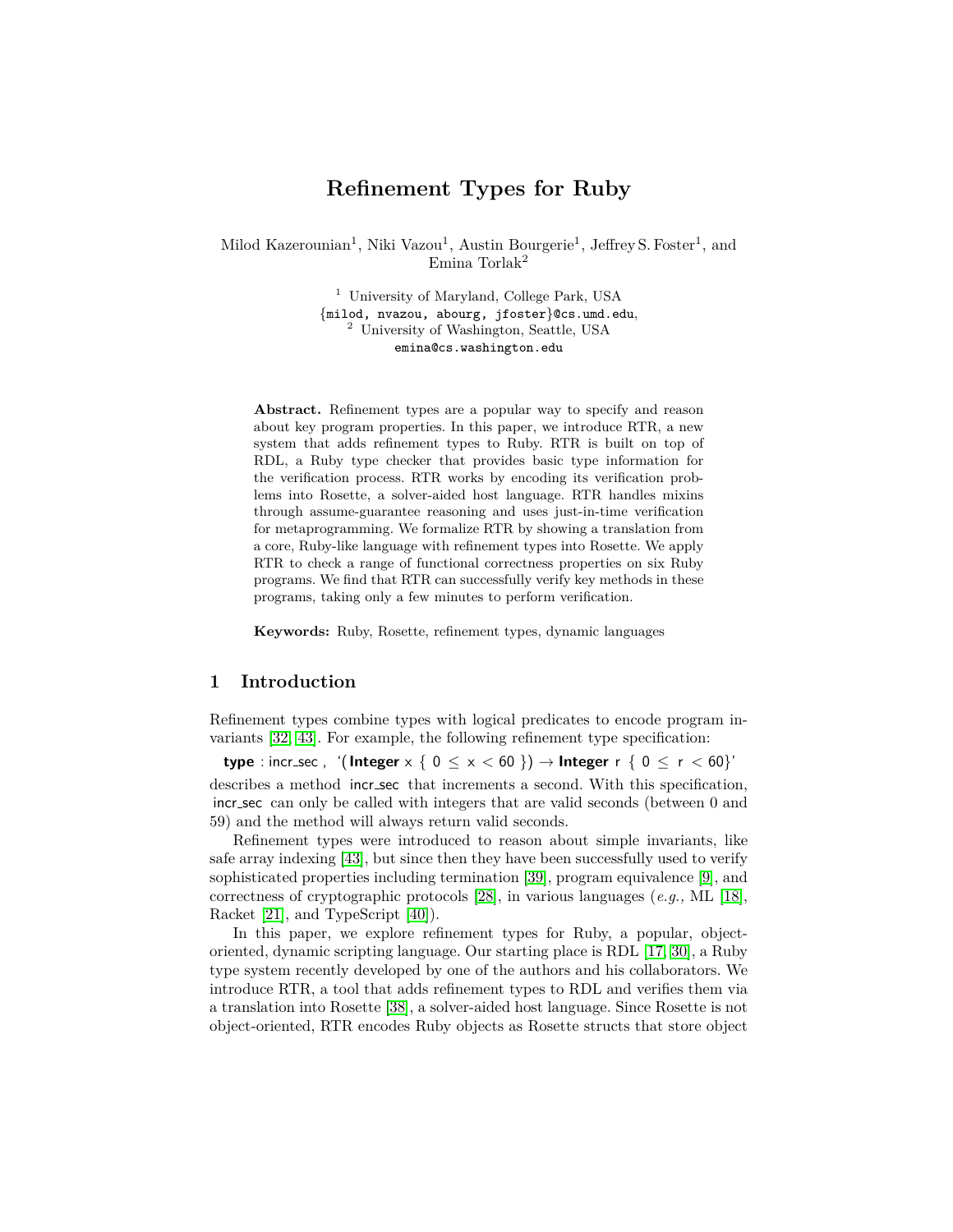fields and an integer identifying the object's class. At method calls, RTR uses RDL's type information to statically overestimate the possible callees. When methods with refinement types are called, RTR can either translate the callee directly or treat it modularly by asserting the method preconditions and assuming the postcondition, using purity annotations to determine which fields (if any) the method may mutate.  $(\S 2)$  $(\S 2)$ 

In addition to standard object-oriented features, Ruby includes dynamic language features that increase flexibility and expressiveness. In practice, this introduces two key challenges in refinement type verification: *mixins*, which are Ruby code modules that extend other classes without direct inheritance, and *metaprogramming*, in which code is generated on-the-fly during runtime and used later during execution. The latter feature is particularly common in Ruby on Rails, a popular Ruby web development framework.

To meet these challenges, RTR uses two key ideas. First, RTR incorporates *assume-guarantee checking* [\[20\]](#page-20-4) to reason about mixins. RTR verifies definitions of methods in mixins by assuming refinement type specifications for all undefined, external methods. Then, by dynamically intercepting the call that includes a mixin in a class, RTR verifies the appropriate class methods satisfy the assumed refinement types (§ [3.1\)](#page-5-0). Second, RTR uses *just-in-time verification* to reason about metaprogramming, following RDL's just-in-time type checking [\[30\]](#page-21-5). In this approach, (refinement) types are maintained at run-time, and methods are checked against their types after metaprogramming code has executed but before the methods have been called  $(\S 3.2)$  $(\S 3.2)$ .

We formalized RTR by showing how to translate  $\lambda^{RB}$ , a core Ruby-like language with refinement types, into  $\lambda^I$ , a core verification-oriented language. We then discuss how to map the latter into Rosette, which simply requires encoding  $\lambda^{I}$ 's primitive object construct into Rosette structs and translating some control-flow constructs such as return  $(\S 4)$  $(\S 4)$ .

We evaluated RTR by using it to check a range of functional correctness properties on six Ruby and Rails applications. In total, we verified 31 methods, comprising 271 lines of Ruby, by encoding them as 1,061 lines of Rosette. We needed 73 type annotations. Verification took a total median time (over multiple trials) of 506 seconds  $(\S 5)$  $(\S 5)$ .

Thus, we believe RTR is a promising first step toward verification for Ruby.

## <span id="page-1-0"></span>**2 Overview**

We start with an overview of RTR, which extends the Ruby type checker RDL [\[30\]](#page-21-5) with refinement types. In RTR, program invariants are specified with refinement types  $(\S 2.1)$  $(\S 2.1)$  and checked by translation to Rosette  $(\S 2.2)$  $(\S 2.2)$ . We translate Ruby objects to Rosette structs  $(\S 2.3)$  $(\S 2.3)$  and method calls to function calls  $(\S 2.4)$  $(\S 2.4)$ .

#### <span id="page-1-1"></span>**2.1 Refinement Type Specifications**

Refinement types in RTR are Ruby types extended with logical predicates. For example, we can use RDL's **type** method to link a method with its specification: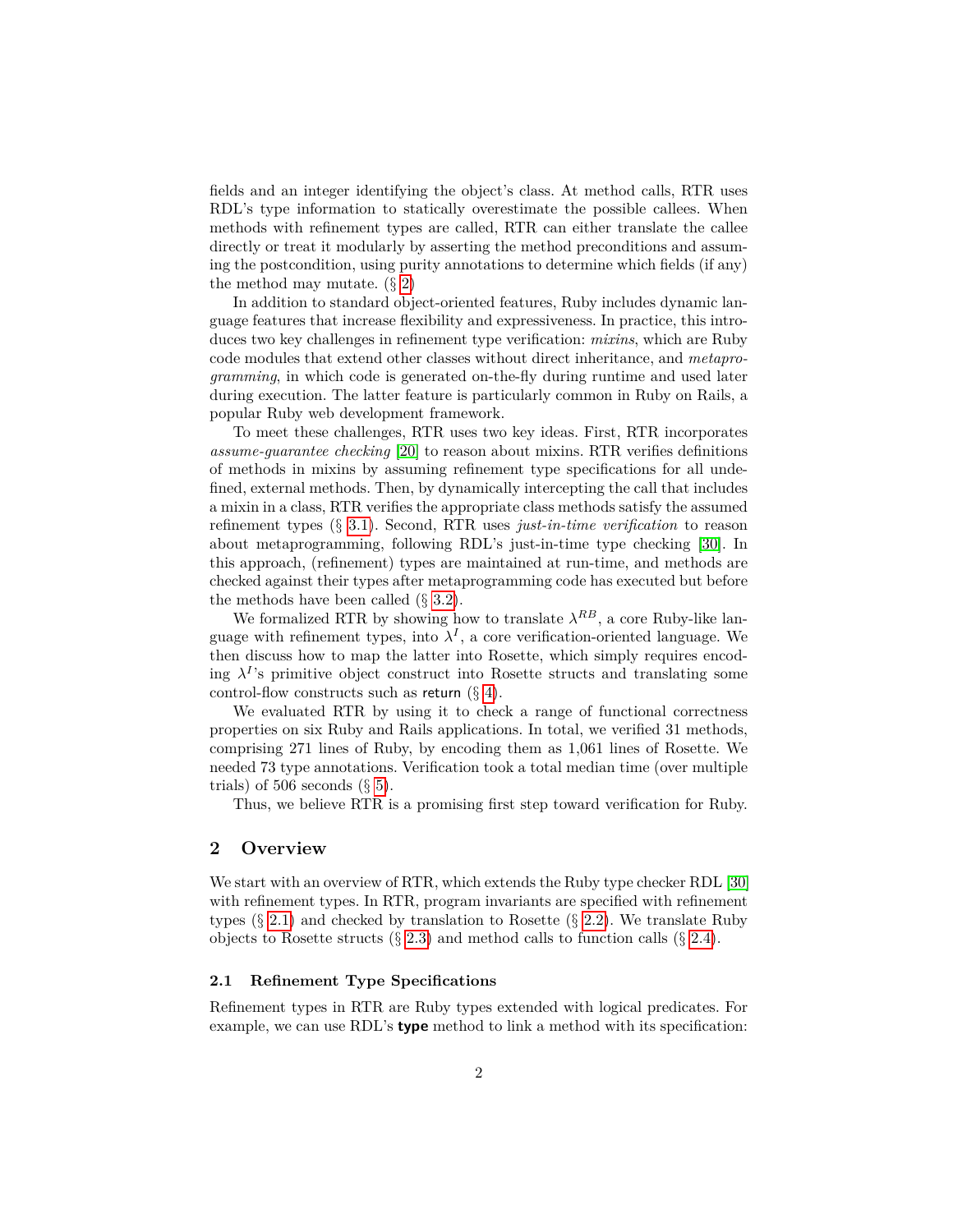**type** '(**Integer**  $x \{ 0 \le x < 60 \}$ )  $\rightarrow$  **Integer**  $r \{ 0 \le r < 60 \}$ ' **def** incr\_sec  $(x)$  **if**  $(x == 59)$  **then** 0 **else**  $x+1$  **end**; **end** 

This type indicates the argument and result of incr-sec are integers in the range from 0 to 59. In general, refinements (in curly braces) may be arbitrary Ruby expressions that are treated as booleans, and they should be *pure*, *i.e.,* have no side effects, since effectful predicates make verification either complicated or imprecise [\[41\]](#page-21-7). As in RDL, the type annotation, which is a string, is parsed and stored in a global table which maintains the program's type environment.

#### <span id="page-2-0"></span>**2.2 Verification using Rosette**

RTR checks method specifications by encoding their verification into Rosette [\[38\]](#page-21-6), a solver-aided host language built on top of Racket. Among other features, Rosette can perform verification by using symbolic execution to generate logical constraints, which are discharged using Z3 [\[24\]](#page-20-5).

For example, to check incr sec, RTR creates the equivalent Rosette program:

(**define** (**incr\_sec** x) (**if**  $(= x 59) 0 (+ x 1))$ ) (**define**−**symbolic** x in integer?) ( **verify**  $\#$ : assume (assert  $0 \le x < 60$ ) #: guarantee (assert (let ( $[r \text{ (} \text{incr\_sec} \text{ x})]$ )  $0 \le r < 60)$ ))

Here x<sub>in</sub> is an integer *symbolic constant* representing an unknown, arbitrary integer argument. Rosette symbolic constants can range over the *solvable types* integers, booleans, bitvectors, reals, and uninterpreted functions. We use Rosette's **verify** function with assumptions and assertions to encode pre- and postconditions, respectively. When this program is run, Rosette searches for an  $x$  in such that the assertion fails. If no such value exists, then the assertion is verified.

#### <span id="page-2-1"></span>**2.3 Encoding and Reasoning about Objects**

We encode Ruby objects in Rosette using a *struct type*, i.e., a record. More specifically, we create a struct type **object** that contains an integer classid identifying the object's class, an integer objectid identifying the object itself, and a field for each instance variable of all objects encountered in the source Ruby program (similarly to prior work [\[19,](#page-20-6) [34\]](#page-21-8)).

For example, consider a Ruby class **Time** with three instance variables @sec, @min, and @hour, and a method is valid that checks all three variables are valid:

```
class Time
  attr accessor : sec, :min, :hour
  def initialize (s, m, h) \mathbb{Q}sec = s; \mathbb{Q}min = m; \mathbb{Q}hour = h; end
  type'( ) \rightarrow bool'def is_valid 0 \leq @sec < 60 \land 0 \leq @min < 60 \land 0 \leq @hour < 24; end
end
```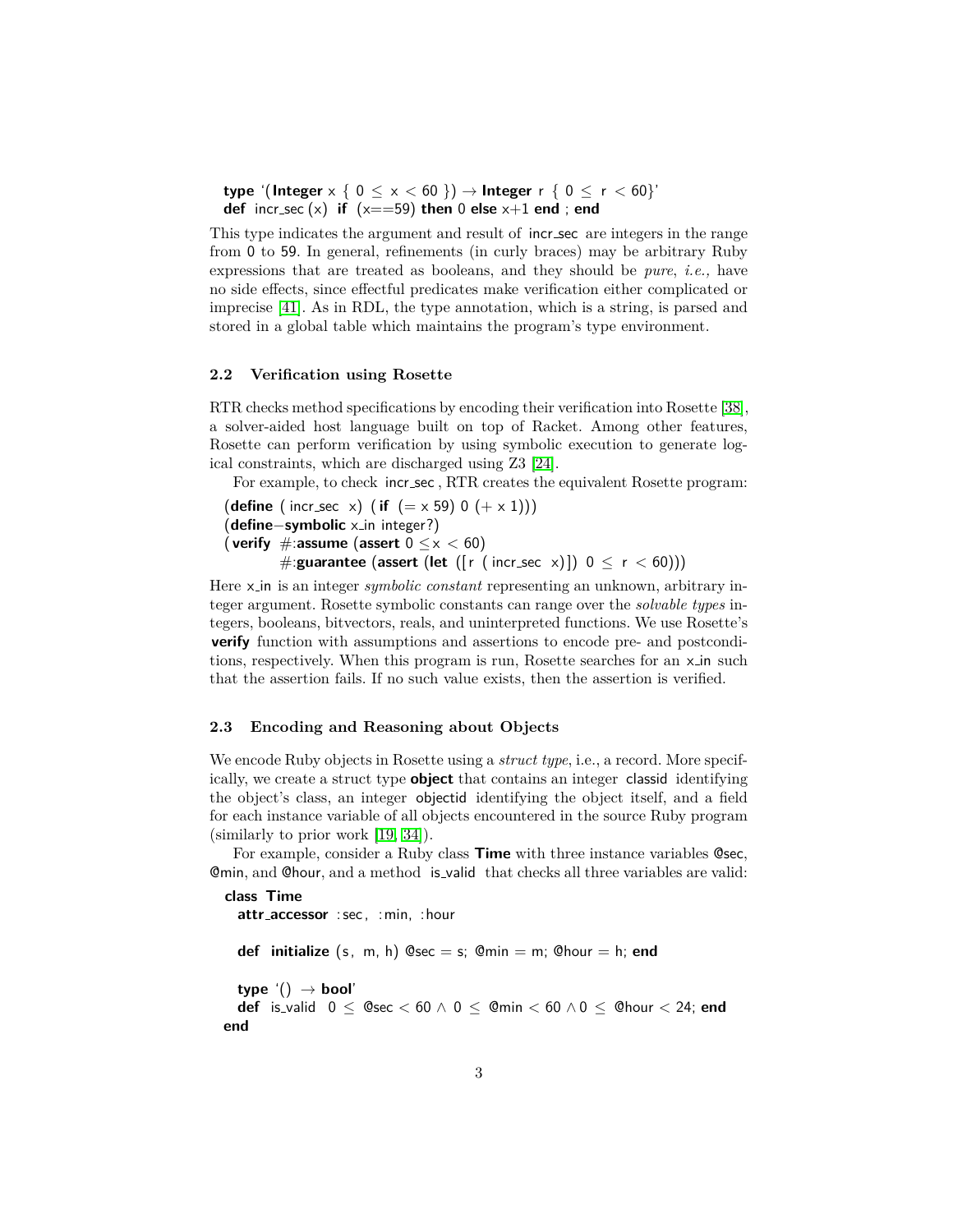RTR observes three fields in this program, and thus it defines:

```
(struct object ([ classid ][ objectid ]
```
[@sec #:**mutable**] [@min #:**mutable**] [@hour #:**mutable**]))

Here **object** includes fields for the class ID, object ID, and the three instance variables. Note since **object**'s fields are statically defined, our encoding cannot handle dynamically generated instance variables, which we leave as future work.

RTR then translates Ruby field reads or writes as getting or setting, respectively, **object**'s fields in Rosette. For example, suppose we add a method mix to the **Time** class and specify it is only called with and returns valid times:

```
type :mix, '(Time t1 { t1. is valid }, Time t2 { t2. is valid },
                 Time t3 \{ t3. is valid \}) \rightarrow Time r \{ r \in S \} r. is valid \}
```
**def**  $mix(t1, t2, t3)$   $Qsec = t1 sec$ ;  $Qmin = t2.min$ ;  $Qhour = t3-hour$ ;  $self$ ; **end** 

Initially, type checking fails because the getters' and setters' (*e.g.*, sec and sec=) types are unknown. Thus, we add those types:

**type** :sec, '()  $\rightarrow$  **Integer** i { i == @sec }' **type** :sec=, '(**Integer** i)  $\rightarrow$  **Integer** out { i == @sec }'

(Note these annotations can be generated automatically using our approach to metaprogramming, described in  $\S$  [3.2.](#page-5-1)) This allows RTR to proceed to the translation stage, which generates the following Rosette function:

(**define** (mix self t1 t2 t3)

```
(set−object−@sec! self (sec t1))
(set−object−@min! self (min t2))
(set−object−@hour! self (hour t3))
self )
```
(Asserts, assumes, and verify call omitted.) Here (**set**−**object**−x! y w) writes w to the x field of y and the field selectors sec, min, and hour are uninterpreted functions. Note that **self** turns into an explicit additional argument in the Rosette definition. Rosette then verifies this program, thus verifying the original Ruby mix method.

#### <span id="page-3-0"></span>**2.4 Method Calls**

To translate a Ruby method call e.m(e1, .., en), RTR needs to know the callee, which depends on the runtime type of the receiver e. RTR uses RDL's type information to overapproximate the set of possible receivers. For example, if e has type A in RDL, then RTR translates the above as a call to A.m. If e has a union type, RTR emits Rosette code that branches on the potential types of the receiver using **object** class IDs and dispatches to the appropriate method in each branch. This is similar to class hierarchy analysis [\[16\]](#page-20-7), which also uses types to determine the set of possible method receivers and construct a call graph.

Once the method being called is determined, we translate the call into Rosette. As an example, consider a method to sec that converts **Time** to seconds, after it calls the method incr sec from § [2.1.](#page-1-1)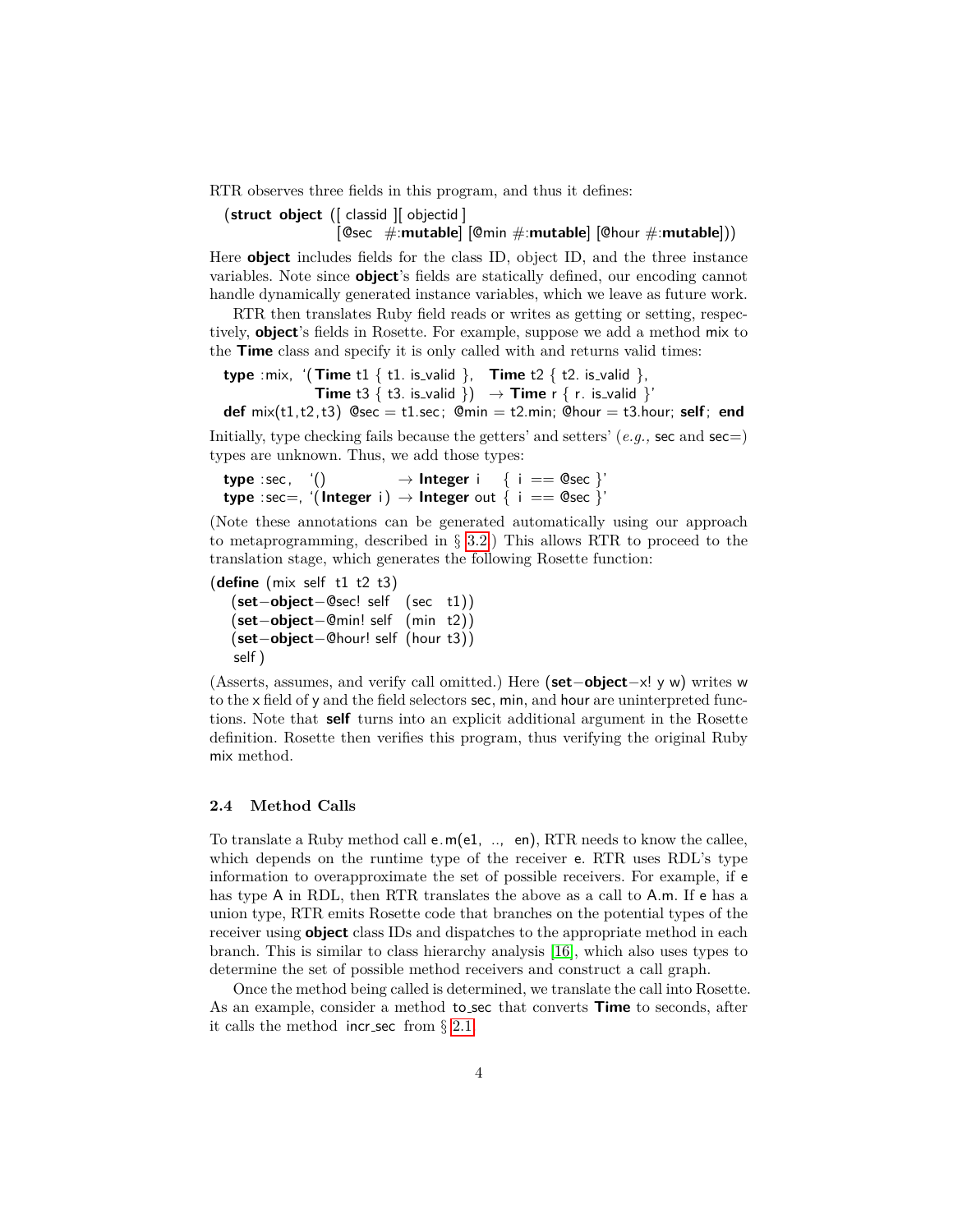**type** '(**Time**  $t \{ t.$  is valid  $\}) \rightarrow$  **Integer**  $r \{ 0 \leq r < 90060 \}$ ' **def** to\_sec(t) incr\_sec(t.sec) +  $60 * t$ .min +  $3600 * t$ .hour; **end** 

RTR's translation of to sec could simply call directly into incr sec 's translation. This is equivalent to inlining incr sec 's code. However, inlining is not always possible or desirable. A method's code may not be available because the method comes from a library, is external to the environment  $(\S 3.1)$  $(\S 3.1)$ , or has not been defined yet  $(\S$  [3.2\)](#page-5-1). The method might also contain constructs that are difficult to verify, like diverging loops.

Instead, RTR can model the method call using the programmer provided method specification. To precisely reason with only a method's specification, RTR follows Dafny [\[22\]](#page-20-8) and treats pure and impure methods differently.

*Pure methods.* Pure methods have no side effects and return the same result for the same inputs, satisfying the congruence property  $\forall x, y \ldots x = y \Rightarrow m(x) = m(y)$ for a given method *m*. Thus, pure methods can be encoded using Rosette's uninterpreted functions. The method incr sec is indeed pure, so we can label it as such:

```
type : incr sec , '(Integer x { 0≤x<60 }) →Integer r { 0≤r<60 }', :pure
```
With the **pure** label, the translation of to sec treats incr sec as an uninterpreted function. Furthermore, it asserts the precondition 0≤x<60 and assumes the postcondition  $0 \le r < 60$ , which is enough to verify to sec.

*Impure methods.* Most Ruby methods have side effects and thus are not pure. For example, consider incr\_min, a mutator method that adds a minute to a **Time**:

```
type '(Time t \{ t. is valid \wedge t. min \langle 59 \}) \rightarrow Time r \{ r. is valid \}',
  modifies: { t: @min, t: @sec }
def incr_min(t)if t. sec<59 then t.sec=incr sec(t. sec) else t.min+=1; t.sec=0 end
  return t
end
```
A translated call to incr min generates a fresh symbolic value as the method's output and assumes the method's postcondition on that value. Because the method may have side effects, the **modifies** label is used to list all fields of inputs which may be modified by the method. Here, a translated call to incremin will *havoc* (set to fresh symbolic values) t's @min and @sec fields.

We leave support for other kinds of modifications (e.g., global variables, transitively reachable fields), as well as enforcing the **pure** and **modifies** labels, as future work.

# **3 Just-In-Time Verification**

Next, we show how RTR handles code with dynamic bindings via mixins  $(\S 3.1)$  $(\S 3.1)$ and metaprogramming  $(\S 3.2)$  $(\S 3.2)$ .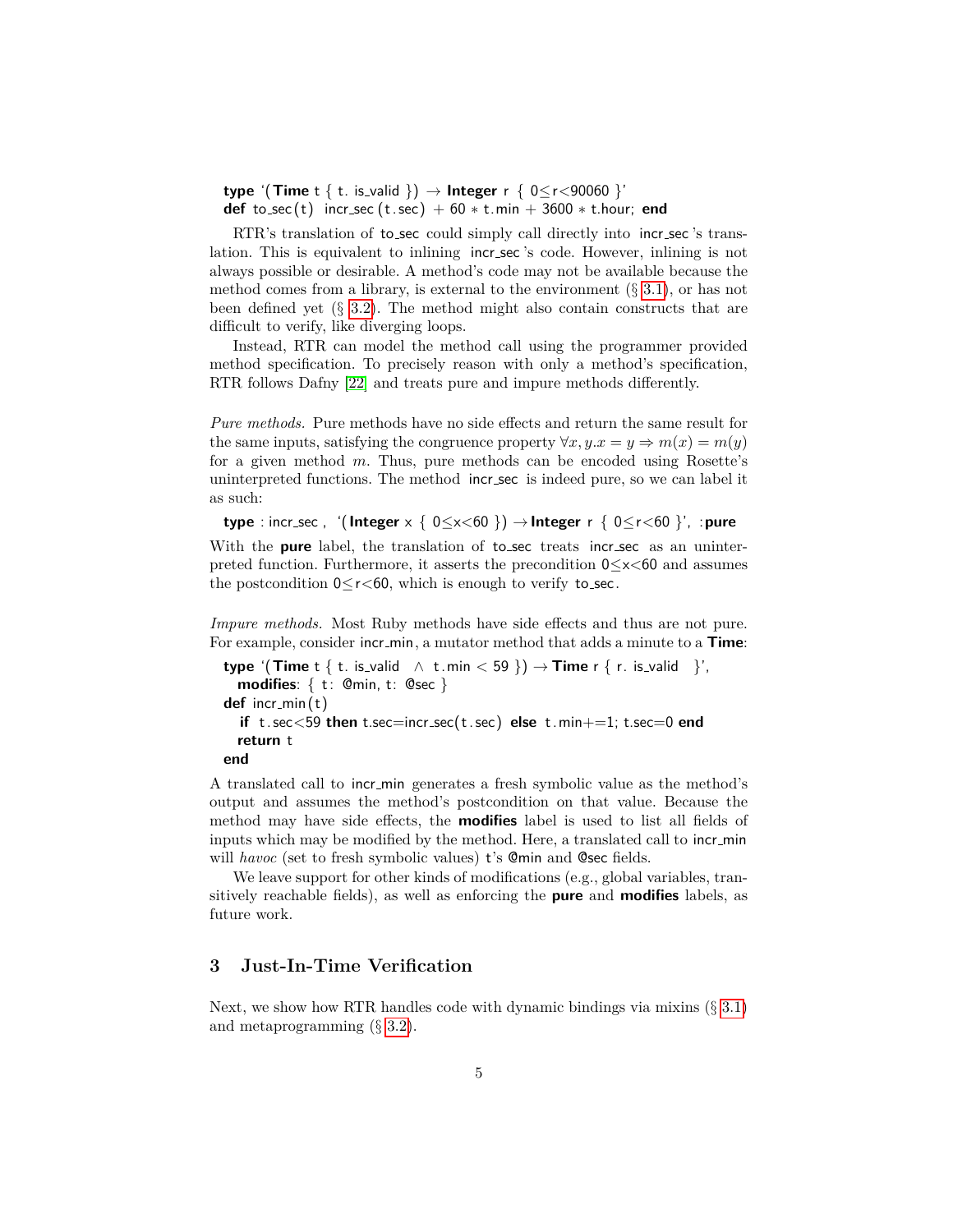#### <span id="page-5-0"></span>**3.1 Mixins**

Ruby implements mixins via its *module* system. A Ruby module is a collection of method definitions that are added to any class that **include**s the module at runtime. Interestingly, modules may refer to methods that are not defined in the module but will ultimately be defined in the including class. Such incomplete environments pose a challenge for verification.

Consider the following method that has been extracted and simplified from the Money library described in § [5.](#page-13-0)

```
module Arithmetic
 type '(Integer x)→ Float r { r==x/value }'
  def div_by_val (x) x/value; end
end
```
The module method div\_by\_val divides its input x by value. RTR's specification for / requires that value cannot be 0.

Notice that value is not defined in **Arithmetic**. Rather, it must be defined wherever **Arithmetic** is included. Therefore, to proceed with verification in RTR, the programmer must provide an annotation for value:

**type** :value, '()  $\rightarrow$  **Float** v { 0 < v }', :**pure** 

Using this annotation, RTR can verify div by value . Then when **Arithmetic** is included in another class, RTR verifies value's refinement type. For example, consider the following code:

```
class Money
  include Arithmetic
  def value ()
    if (@val > 0) then (return @val) else (return 0.01) end
  end
end
```
RTR dynamically intercepts the call to **include** and then applies the type annotations for methods not defined in the included module, in this case verifying value against the annotation in **Arithmetic**. Thus, RTR follows an assumeguarantee paradigm [\[20\]](#page-20-4): it assumes value's annotation while verifying div by val and then guarantees the annotation once value is defined.

#### <span id="page-5-1"></span>**3.2 Metaprogramming**

Metaprogramming in Ruby allows new methods to be created and existing methods to be redefined on the fly, posing a challenge for verification. RTR addresses this challenge using just-in-time checking [\[30\]](#page-21-5), in which, in addition to code, method annotations can also be generated dynamically.

We illustrate the just-in-time approach using an example from Boxroom, a Rails app for managing and sharing files in a web browser  $(\S 5)$  $(\S 5)$ . The app defines a class **UserFile** that is a Rails *model* corresponding to a database table: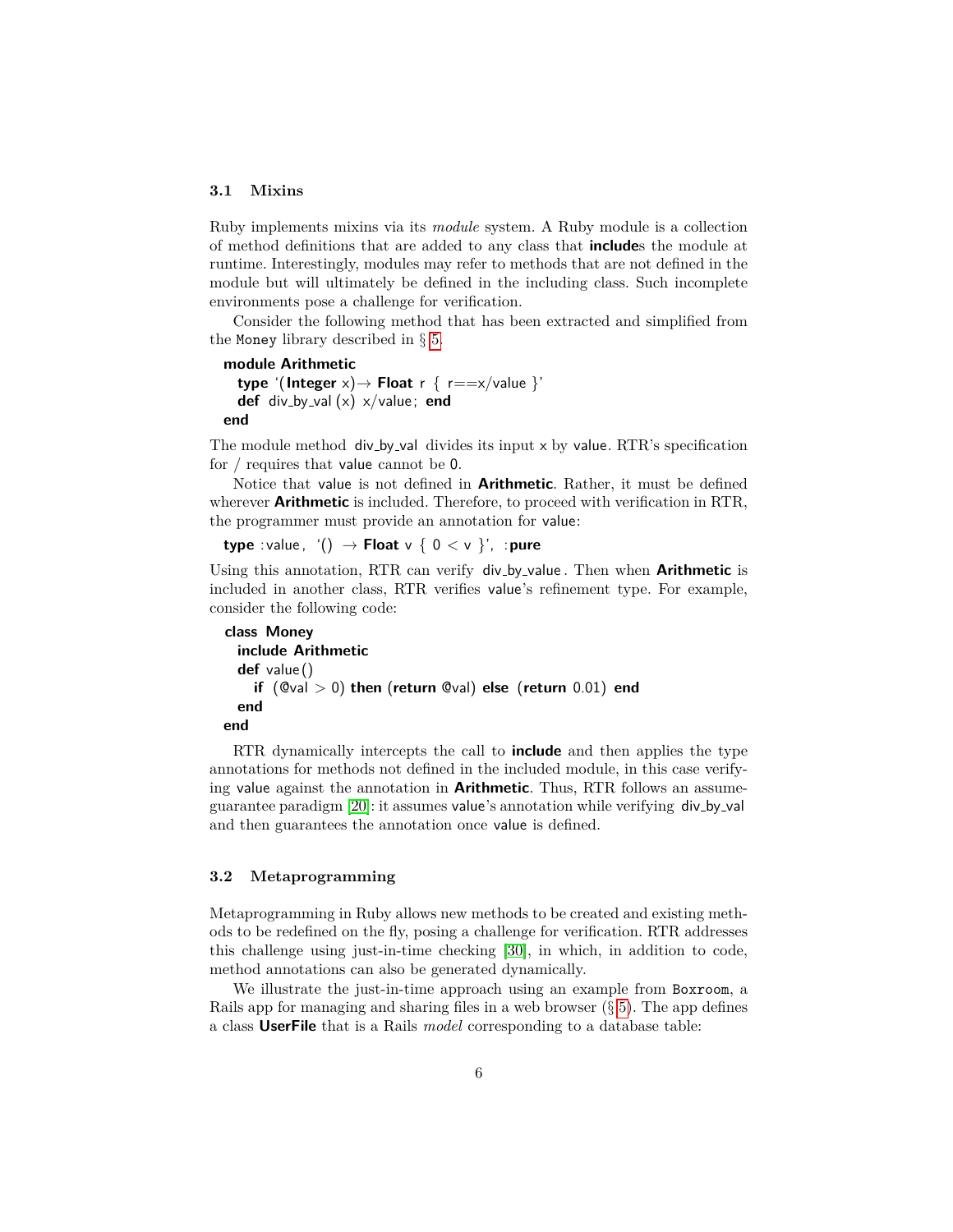```
class UserFile < ActiveRecord::Base
  belongs_to: folder
   ... type '(Folder target) \rightarrow Bool b { folder == target }'
     def move(target) folder = target; save!; end...
end
```
Here calling belongs to tells Rails that every **UserFile** is associated with a folder (another model). The move method updates the associated folder of a **UserFile** and saves the result to the database. We annotate move to specify that the **UserFile**'s new folder should be the same as move's argument.

This method and its annotation are seemingly simple, but there is a problem. To verify move, RTR needs an annotation for the folder = method, which is not statically defined. Rather, it is dynamically generated by the call to belongs to.

To solve this problem in RTR, we instrument belongs to to generate type annotations for the setter (and getter) method, as follows:

#### **module ActiveRecord**::**Associations**::**ClassMethods**

```
pre(: belongs_to) do |∗args|
    name = args [0]. to scname = name.camelize
    type '#{name}' , '() → #{cname} c', :pure
    type '#{name}=', '(#{cname} i) →#{cname} o { #{name} == i }'
    true
 end
end
```
We call **pre**, an RDL method, to define a precondition *code block* (*i.e.,* an anonymous function) which will be executed on each call to belongs to. First, the block sets name and cname to be the string version of the first argument passed to belongs to and its camelized representation, respectively. Then, we create types for the name and name= methods. Finally, we return true so the contract will succeed. In our example, this code generates the following two type annotations upon the call to belongs\_to:

```
type ' folder ' , '() → Folder c ', :pure
type ' folder =', '(Folder i) \rightarrow Folder o { folder == i }'
```
With these annotations, verification of the initial move method succeeds.

## <span id="page-6-0"></span>**4 From Ruby to Rosette**

In this section, we formally describe our verifier and the translation from Ruby to Rosette. We start (§ [4.1\)](#page-7-0) by defining  $\lambda^{RB}$ , a Ruby subset that is extended with refinement type specifications. We give  $(\S 4.2)$  $(\S 4.2)$  a translation from  $\lambda^{RB}$  to an intermediate language  $\lambda^I$ , and then (§ [4.3\)](#page-11-0) we discuss how  $\lambda^I$  maps to a Rosette program. Finally (§ [4.5\)](#page-12-0), we use this translation to construct a verifier for Ruby.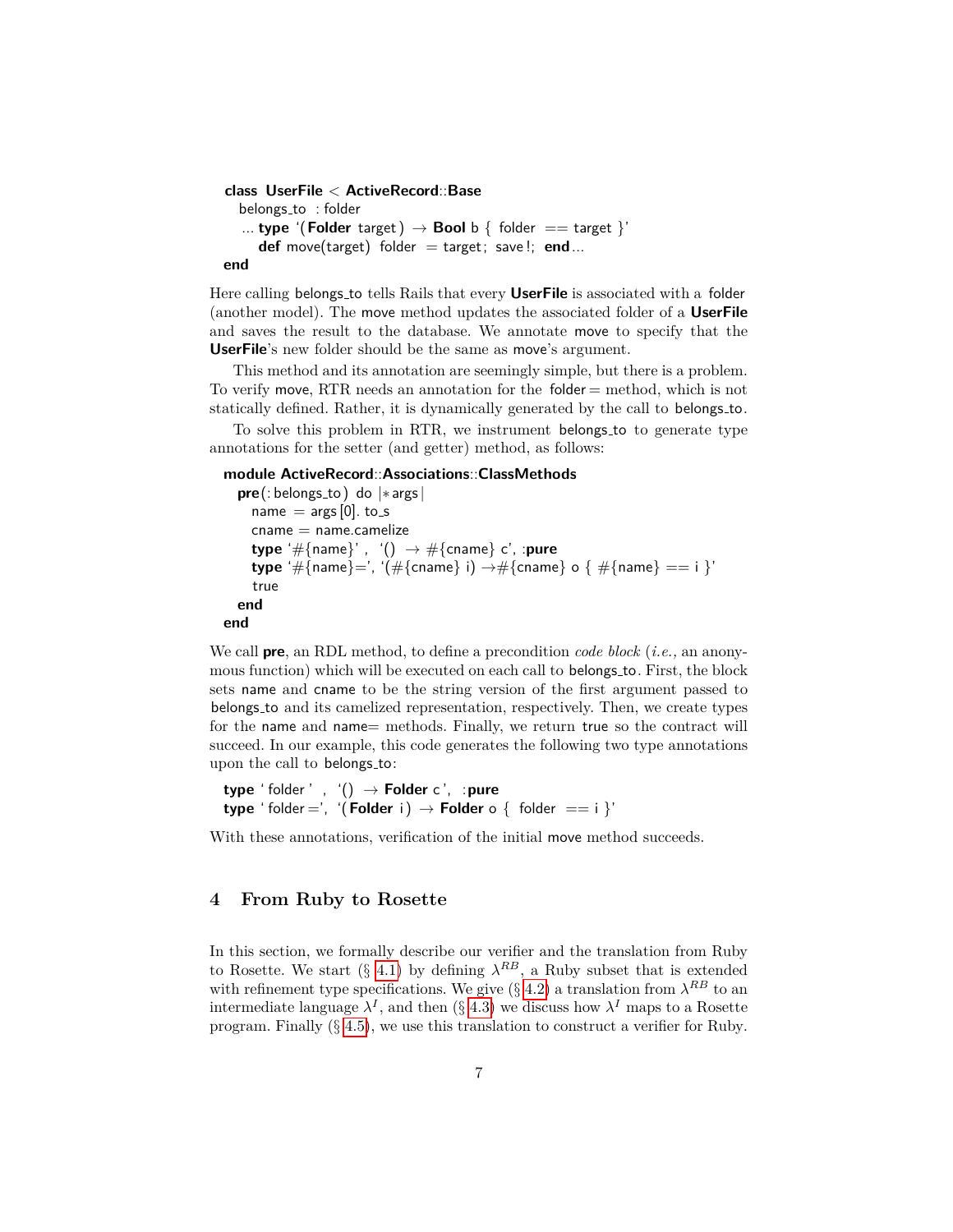| Constants | c ::= nil   true   false   $0, 1, -1, $                                           |  |  |  |  |  |
|-----------|-----------------------------------------------------------------------------------|--|--|--|--|--|
|           | <i>Expressions</i> $e ::= c   x   x := e$ if e then e else e   e; e               |  |  |  |  |  |
|           | self   $f$   $f:=e$   $e.m(\overline{e})$   $A.new$   return $(e)$                |  |  |  |  |  |
|           | <b>Refined Types</b> $t ::= \{x : A \mid e\}$                                     |  |  |  |  |  |
|           | <b>Program</b> $P ::= \cdot   d, P   a, P$                                        |  |  |  |  |  |
|           | <b>Definition</b> $d ::= \text{def } A.m(\bar{t}):t; l = e$                       |  |  |  |  |  |
|           | Annotation $a ::= A.m :: (\overline{t}) \rightarrow t : l$<br>with $l \neq$ exact |  |  |  |  |  |
|           | <i>Labels</i> $l ::=$ exact   pure   modifies $\overline{[x.f]}$                  |  |  |  |  |  |

*x* ∈ var ids, *f* ∈ field ids, *m* ∈ meth ids, *A* ∈ class ids

<span id="page-7-1"></span>Fig. 1. Syntax of the Ruby Subset  $\lambda^{RB}$ .

```
Values w ::= c \mid \text{object}(i, i, \overline{[f \ w]})Expressions u ::= w \mid x \mid x := u \mid if u then u else u \mid u : u\mid let ([x \ u]) in u \ \mid \ x(\overline{u}) \ \mid assert(u)| assume(u) | return(u) | havoc(x.f) | x.f := u \, | x.fProgram Q ::= \cdot | d, Q | v, QDefinition d ::= define x(\overline{x}) = u | define-sym(x, A)Verification Query v ::= \text{verify}(\overline{u} \Rightarrow u)
```
<span id="page-7-2"></span>*x* ∈ var ids, *f* ∈ field ids, *A* ∈ types, *i* ∈ integers

Fig. 2. Syntax of the Intermediate Language  $\lambda^I.$ 

### <span id="page-7-0"></span>**4.1** Core Ruby  $\lambda^{RB}$  and Intermediate Representation  $\lambda^I$

 $\lambda^{RB}$ . Figure [1](#page-7-1) defines  $\lambda^{RB}$ , a core Ruby-like language with refinement types. *Constants* consist of nil, booleans, and integers. *Expressions* include constants, variables, assignment, conditionals, sequences, and the reserved variable self, which refers to a method's receiver. Also included are references to an instance variable *f* and instance variable assignment; we note that in actual Ruby, field names are preceded by a "@". Finally, expressions include method calls, constructor calls *A.*new which create a new instance of class *A*, and return statements.

*Refined types*  $\{x : A \mid e\}$  refine the basic type A with the predicate e. The basic type *A* is used to represent both user defined and built-in classes including nil, booleans, integers, floats, etc. The refinement *e* is a *pure, boolean valued* expression that may refer to the refinement variable *x*. In the interest of greater simplicity for the translation, we require that self *does not* appear in refinements *e*; however, extending the translation to handle this is natural, and our implementation allows for it. Sometimes we simplify the trivially refined type  $\{x : A \mid \text{true}\}$  to just A.

A *program* is a sequence of method definitions and type annotations over methods. A method definition def  $A.m({x_1 : A_1 | e_1}, \ldots, {x_n : A_n | e_n})$ ::*t*;  $l =$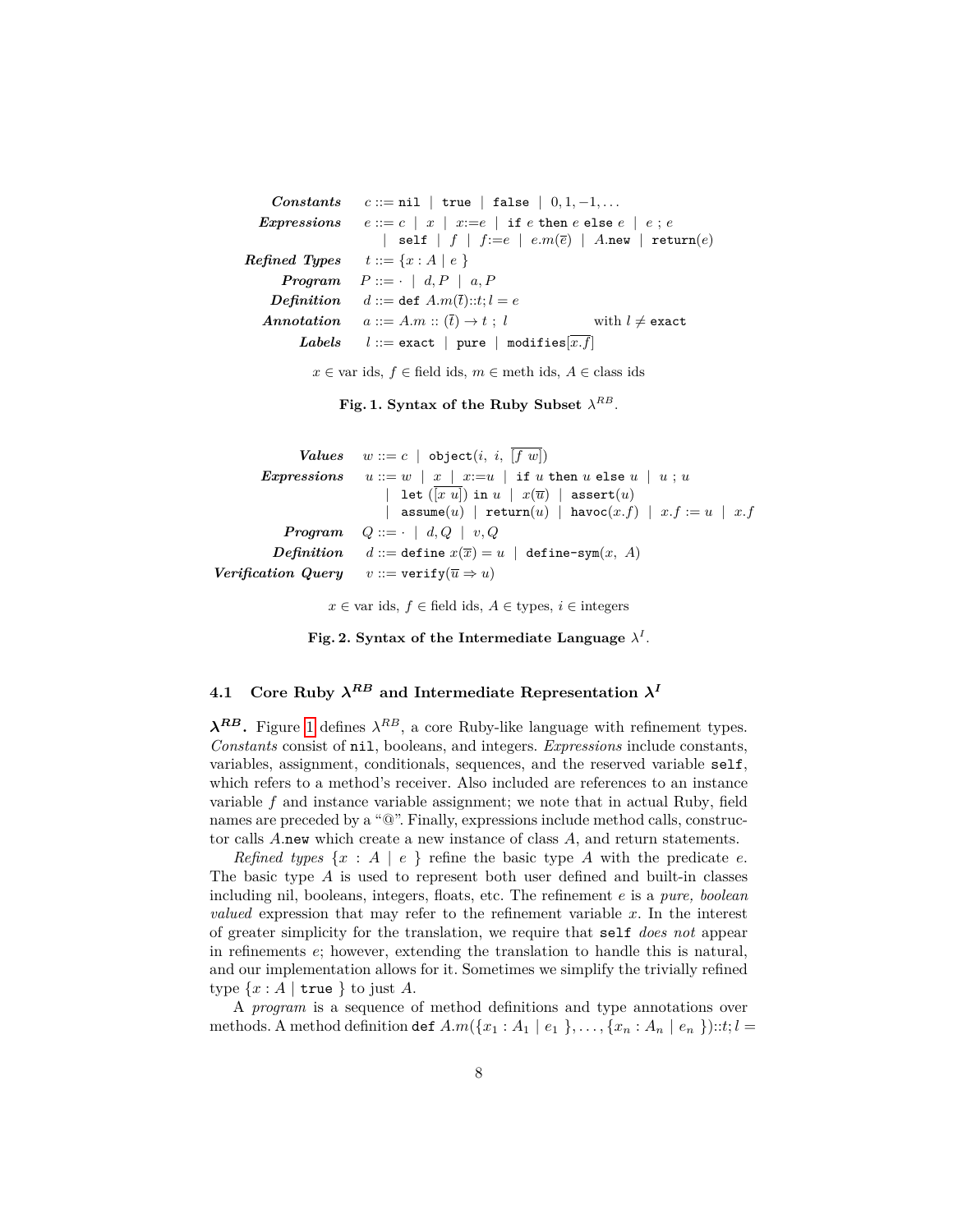*e* defines the method *A.m* with arguments  $x_1, \ldots, x_n$  and body *e*. The type specification of the definition is a dependent function type: each argument binder *x<sup>i</sup>* can appear inside the arguments' refinements types  $e_j$  for all  $1 \leq j \leq n$ , and can also appear in the refinement of the result type *t*. A method type annotation  $A.m$  ::  $(\overline{t}) \rightarrow t$ ; *l* binds the method named *A.m* with the dependent function type  $(\bar{t}) \to t$ .  $\lambda^{RB}$  includes both method annotations and method definitions because annotations are used when a method's code is not available, *e.g.,* in the cases of library methods, mixins, or metaprogramming.

A *label l* can appear in both method definitions and annotations to direct the method's translation into Rosette as described in § [2.4.](#page-3-0) The label exact states that a called method will be exactly translated by using the translation of the body of the method. Since method type annotations do not have a body, they cannot be assigned the exact label. The pure label indicates that a method is pure and thus can be translated using an uninterpreted function. Finally, the modifies[*x.f*] label is used when a method is impure, *i.e.,* it may modify its inputs. As we saw earlier, the list *x.f* captures all the argument fields which the method may modify.

 $\lambda^I$ . Figure [2](#page-7-2) defines  $\lambda^I$ , a core verification-oriented language that easily translates to Rosette.  $\lambda^{RB}$  methods map to  $\lambda^I$  functions, and  $\lambda^{RB}$  objects map to a special object struct type.  $\lambda^I$  provides primitives for creating, altering, and referencing instances of this type. *Values* in  $\lambda^I$  consist of *constants c* (defined identically to  $\lambda^{RB})$  and  $\textsf{object}(i_1,\ i_2,\ [f_1\ w_1]\dots [f_n\ w_n]),$  an instantiation of an object type with class ID  $i_1$ , object ID  $i_2$ , and where each field  $f_i$  of the object is bound to value  $w_i$ . Expressions include let bindings (let  $([x_i \ u_i])$  in  $u)$  where each  $x_i$  may appear free in  $u_j$  if  $i < j$ . They also include function calls, assert, assume, and return statements, as well as havoc(*x.f*), which mutates *x*'s field *f* to a fresh symbolic value. Finally, they include field assignment  $x.f := u$  and field reads *x.f*.

A *program* is a series of definitions and verification queries. A *definition* is a function definition or a symbolic definition define-sym $(x, A)$ , which binds x to either a fresh symbolic value if *A* is a solvable type (e.g., boolean, integer; see § [2.2\)](#page-2-0) or a new object with symbolic fields defined depending on the type of *A*. Finally, a verification query verify( $\overline{u} \Rightarrow u$ ) checks the validity of *u* assuming  $\overline{u}$ .

### <span id="page-8-0"></span>**4.2** From  $\lambda^{RB}$  to  $\lambda^I$

Figure [3](#page-9-0) defines the translation function  $e \rightsquigarrow u$  that maps expressions (and programs) from  $\lambda^{RB}$  to  $\lambda^{I}$ .

*Global States.* The translation uses sets  $M, U$ , and  $\mathcal{F}$ , to ensure all the methods, uninterpreted functions, and fields are well-defined in the generated  $\lambda^I$  term:

$$
\mathcal{M} ::= A_1.m_1,\ldots,A_n.m_n \quad \mathcal{U} ::= A_1.m_1,\ldots,A_n.m_n \quad \mathcal{F} ::= f_1,\ldots,f_n
$$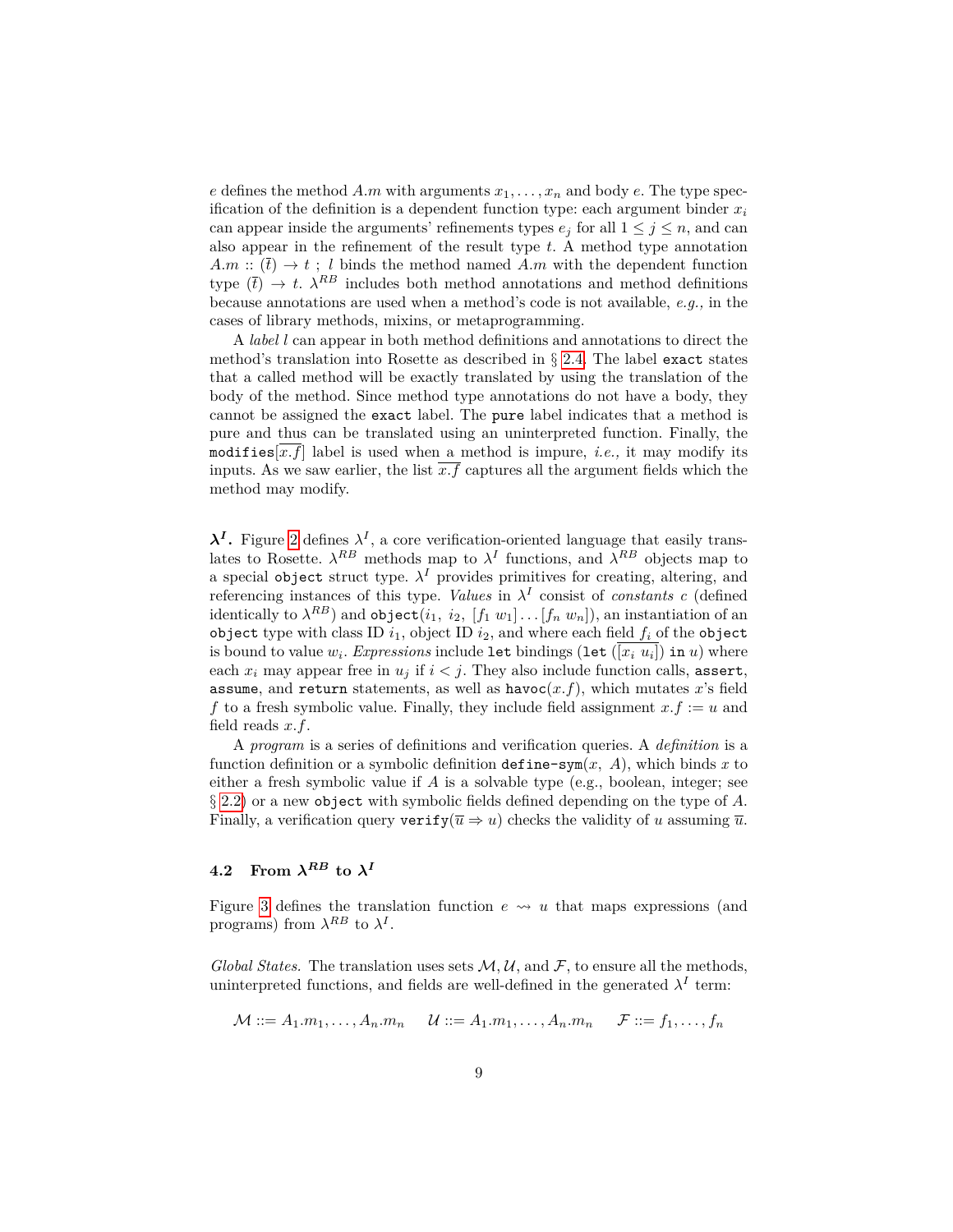$Expression$  **Translation e**  $e \rightarrow u$ 

 $\frac{e_1 \rightsquigarrow u_1}{e \rightsquigarrow e}$  **T**-Const  $\frac{x \rightsquigarrow x}{e_1 \cdot e_2 \cdot \cdots \cdot e_1}$  **T**-Seq  $e_1 \rightsquigarrow u_1$  *e*<sub>2</sub>  $\rightsquigarrow u_2$  *e*<sub>3</sub>  $\rightsquigarrow u_3$  $\frac{e_1 \rightsquigarrow u_1}{e_1 \text{ then } e_2 \text{ else } e_3 \rightsquigarrow \text{ if } u_1 \text{ then } u_2 \text{ else } u_3}$  T-IF  $\frac{e_1 \rightsquigarrow u_1}{\text{self } \rightsquigarrow \text{ self }}$  T-SELF  $e \rightsquigarrow u$  $\frac{e \rightsquigarrow u}{x:=e \rightsquigarrow x:=u}$  T-VarAssn  $\frac{e \rightsquigarrow u}{\text{return}(e) \rightsquigarrow r}$  $\frac{e \rightsquigarrow u}{\texttt{return}(e) \rightsquigarrow \texttt{return}(u)} \quad \text{T-RET}$  $f \in \mathcal{F}$ <br>  $f \rightsquigarrow self.f$  T-INST  $f := e \rightsquigarrow self.f :=$  $f:=e \rightsquigarrow self.f := u$  T-InstAssn  $\frac{\text{classId}(A) = i_c \quad \text{freshID}(i_o) \quad f_i \in \mathcal{F}}{A.\text{new } \leadsto \text{object}(i_c, i_o, [f_1 \text{ nil}] \dots [f_{|\mathcal{F}|} \text{ nil}])}$  T-New  $\tt typeOf(e_F) = A$  exact  $=$  labelOf $(A.m)$  $A_{\sim}m \in \mathcal{M}$  *e<sub>F</sub>*  $\leadsto u_F$  *e<sub>i</sub>*  $\leadsto u_i$  $\frac{e_F \rightsquigarrow u_F}{e_F.m(\overline{e}) \rightsquigarrow A.m(u_F, \overline{u})}$  T-Exact  $\begin{array}{lll} \texttt{typeOf}(e_F) = A & \texttt{pure = labelOf}(A.m) \\ A.m \in \mathcal{U} & \texttt{freshVar}(x,r) \end{array}$  $A_{\sim}m \in \mathcal{U}$  freshVar $(x,r)$  ${\tt specOf}(A.m) = (\{x: A_x \mid e_x\}) \rightarrow \{r: A_r \mid e_r\}$  $e_F \rightsquigarrow u_F$   $e \rightsquigarrow u$   $e_x \rightsquigarrow u_x$   $e_r \rightsquigarrow u_r$  $e_F \leadsto u_F \qquad e \leadsto u \qquad e_x \leadsto u_x \qquad e_r \leadsto u_r$ <br>  $e_F.m(e) \leadsto \texttt{let } ([x \ u][r \ A.m(u_F,a)]) \texttt{ in } \texttt{assert}(u_x) \texttt{ ; } \texttt{assume}(u_r) \texttt{ ; } r$  $\tt typeOf(e_F) = A$  modifies $[p] = \texttt{labelOf}(A.m)$  $specOf(A.m) = (\{x : A_x \mid e_x \}) \rightarrow \{r : A_r \mid e_r \}$  $h_x = \{u.f \mid f \in \mathcal{F}, \ x.f \in p\}$   $h_F = \{u_F.f \mid f \in \mathcal{F}, \ \mathtt{self}.f \in p\}$  ${\bf freshVar}(x, r)$   $e_F \leadsto u_F$   $e \leadsto u$   $e_x \leadsto u_x$   $e_r \leadsto u_r$  T-IMPURE1

 $e_F.m(e) \rightsquigarrow \text{let } ([x, u]) \text{ in define-sym}(r, A_r);$  $\texttt{assert}(u_x)$  ;  $\texttt{havoc}(h_F \cup h_x)$  ;  $\texttt{assume}(u_r)$  ;  $r$ 

*Program Translation*  $|P \leadsto Q$ 

 $\frac{P \rightsquigarrow Q}{\longleftarrow \longrightarrow P}$  T-EMP  $\frac{P \rightsquigarrow Q}{A.m::(x_1:t_1,\ldots,x_n:t_n)}$  $\overline{A.m}$  ::  $(x_1:t_1,\ldots,x_n:t_n) \to t$ ;  $l, P \leadsto Q$  T-Ann  $t_i = \{x_i : A_{x_i} \mid e_{x_i} \}$   $t = \{r : A_r \mid e_r \}$  $e \rightsquigarrow u$  *e*<sub>x<sub>i</sub></sub>  $\rightsquigarrow u_{x_i}$  *e*<sub>r</sub>  $\rightsquigarrow u_r$  *P*  $\rightsquigarrow Q$ 1 ≤ *i* ≤ *n* def  $A.m(t_1, \ldots, t_n)$ :: $t; l = e, P \leadsto \frac{\text{define-sym}(self, A)}{\text{define,-arm}(f, A)}$ ;  $\mathtt{define}\ A_{\mathcal{M}}(self, x_1, \ldots, x_n) = u;$  $\texttt{define-sym}(x_i, A_{x_i});$  $\texttt{verify}(u_{x_1}, \dots, u_{x_n} \Rightarrow u_r)$  ;  $Q$ T-Def

<span id="page-9-0"></span>Fig. 3. Translation from  $\lambda^{RB}$  to  $\lambda^I$ . For simplicity rules T-PURE1 and T-IMPURE1 assume single argument methods.

10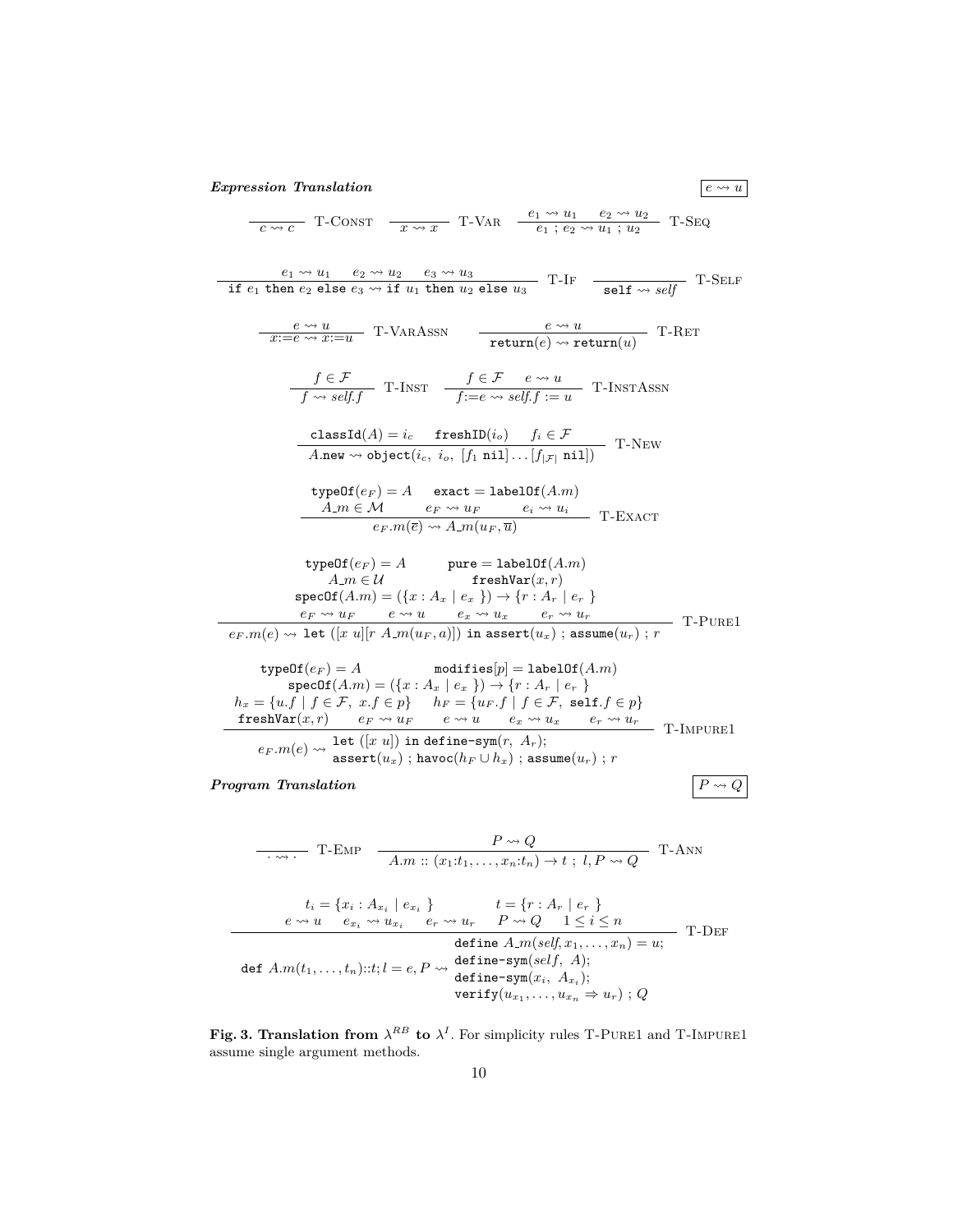In the translation rules, we use the standard set operations  $x \in \mathcal{X}$  and  $|\mathcal{X}|$  to check membership and size of the set  $\mathcal X$ . Thus, the translation relation is defined over these sets:  $M, U, \mathcal{F} \vdash e \leadsto u$ . Since the rules do not modify these environ-ments, in Figure [3](#page-9-0) we simplify the rules to  $e \leftrightarrow u$ . Note that even though the rules "guess" these environments by making assumptions about which elements are members of the sets, in an algorithmic definition the rules can be used to construct the sets.

*Expressions.* The rules T-Const and T-VAR are identity while the rules T-IF, T-Seq, T-Ret, and T-VarAssn are trivially inductively defined. The rule T-SELF translates self into the special *variable* named *self* in  $\lambda^I$ . The *self* variable is always in scope, since each  $\lambda^{RB}$  method translates to a  $\lambda^I$  function with an explicit first argument named *self*. The rules T-INST and T-INSTASSN translate a reference from and an assignment to the instance variable *f*, to a read from and write to, respectively, the field *f* of the variable *self* . Moreover, both the rules assume the field  $f$  to be in global field state  $\mathcal F$ . The rule T-New translates from a constructor call  $A$ .new to an object instance. The classId $(A)$  function in the premise of this rule returns the class ID of *A*. The freedsilo  $(i_o)$  predicate ensures the new object instance has a fresh object ID. Each field of the new object,  $f_1, \ldots, f_{|\mathcal{F}|}$ , is initially bound to nil.

*Method Calls.* To translate the  $\lambda^{RB}$  method call  $e_F.m(\overline{e})$ , we first use the function typeOf( $e_F$ ) to type  $e_F$  via RDL type checking [\[30\]](#page-21-5). If  $e_F$  is of type A, we split cases of the method call translation based on the value of  $labelOf(A.m)$ , the label specified in the annotation of  $A.m$  (as informally described in  $\S 2.4$ ).

The rule T-EXACT is used when the label is exact. The receiver  $e_F$  is translated to  $u_F$  which becomes the first (*i.e.*, the *self*) argument of the function call to  $A_{\mathcal{L}}$ . Moreover,  $A_{\mathcal{L}}$  is assumed to be in the global method name set  $M$  since it belongs to the transitive closure of the translation.

We note that for the sake of clarity, in the T-PURE1 and T-IMPURE1 rules, we assume that the method *A.m* takes just one argument; the rules can be extended in a natural way to account for more arguments. The rule T-PURE1 is used when the label is pure. In this case, the call is translated as an invocation to the uninterpreted function  $A_{.}m$ , so  $A_{.}m$  should be in the global set of uninterpreted functions  $U$ . The specification specOf( $A.m$ ) of the method is also enforced. Let  $({x : A_x \mid e_x}) \rightarrow {r : A_r \mid e_r}$  be the specification. We assume that the binders in the specification are *α*-renamed so that the binders *x* and *r* are fresh. We use *x* and *r* to bind the argument and the result, respectively, to ensure, via A-normal form conversion [\[33\]](#page-21-9), that they will be evaluated exactly once, even though *x* and *r* may appear many times in the refinements. To enforce the specification, we assert the method's precondition  $e_x$  and assume the postcondition  $e_x$ .

If a method is labeled with  $\text{modifies}[p]$  then the rule T-IMPURE1 is applied. We locally define a new symbolic object as the return value, and we havoc the fields of all arguments (including *self*) specified in the modifies label, thereby assigning these fields to new symbolic values. Since we do not translate the called method at all, no global state assumptions are made.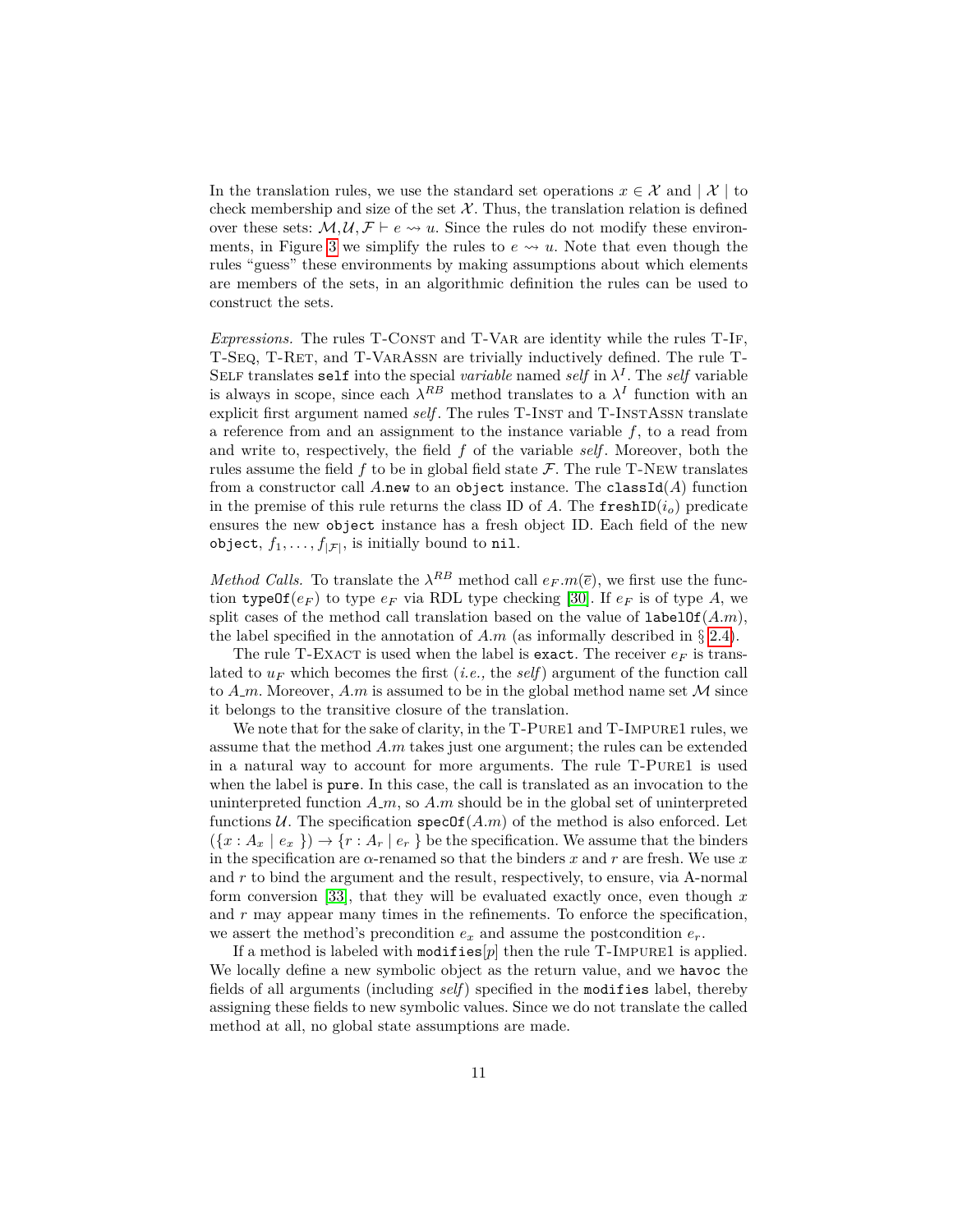*Programs.* Finally, we use the translation relation to translate programs from  $\lambda^{RB}$  to  $\lambda^I$ , *i.e.*,  $P \rightsquigarrow Q$ . The rule T-Ann discards type annotations. The rule T-DEF translates a method definition for  $A.m$  to the function definition  $A.m$ that takes the additional first argument *self* . The rule also considers the declared type of *A.m* and instantiates a symbolic value for every input argument. Finally, all refinements from the inputs and output of the method type are translated and the derived verification query is made.

### <span id="page-11-0"></span>**4.3 From** *λ I* **to Rosette**

We write  $Q \rightarrow R$  to encode the translation of the  $\lambda^I$  program  $Q$  to the Rosette program *R*. This translation is straightforward, since  $\lambda^I$  consists of Rosette extended with some macros to encode Ruby-verification specific operators, like define-sym and return. In fact, in the implementation of the translation  $(\S 5)$  $(\S 5)$ , we used Racket's macro expansion system to achieve this final transformation.

*Handling objects.*  $\lambda^I$  contains multiple constructs for defining and altering objects, which are expanded in Rosette to perform the associated operations over object structs. The expressions object( $i_c$ ,  $i_o$ ,  $\overline{[f\ w]}$ ) and havoc(*x.f*), and the definition define-sym $(x, A)$ , all described in § [4.1,](#page-7-0) are expanded to perform the corresponding operations over values of the object struct type.

*Control Flow.* Macro expansion is used to translate return and assume statements, and exceptions into Rosette, since those forms are not built-in to the language. To encode return, we expand every function definition in  $\lambda^I$  to keep track of a local variable ret, which is initialized to a special undefined value and returned at the end of the function. We transform every statement  $return(e)$  to update the value of ret to *e*. Then, we expand every expression *u* in a function to unless-done(*u*), which checks the value of ret, proceeding with *u* if ret is undefined or skipping *u* if there is a return value.

We used the encoding of return to encode more operators. For example, assume is encoded in Rosette as a macro that returns a special fail value when assumptions do not hold. The verification query then needs to be updated with the condition that fail is not returned. A similar expansion is used to encode and propagate exceptions.

#### <span id="page-11-1"></span>**4.4 Primitive Types**

 $\lambda^{RB}$  provides constructs for functions, assignments, control flow, etc, but does not provide the theories required to encode interesting verification properties that, for example, reason about booleans and numbers. On the other hand, Rosette is a verification oriented language with special support for common theories over built-in datatypes, including booleans, numeric types, and vectors. To bridge this gap, we encode certain Ruby expressions, such as constants *c* in *λ RB*, into Rosette's corresponding built-in datatypes.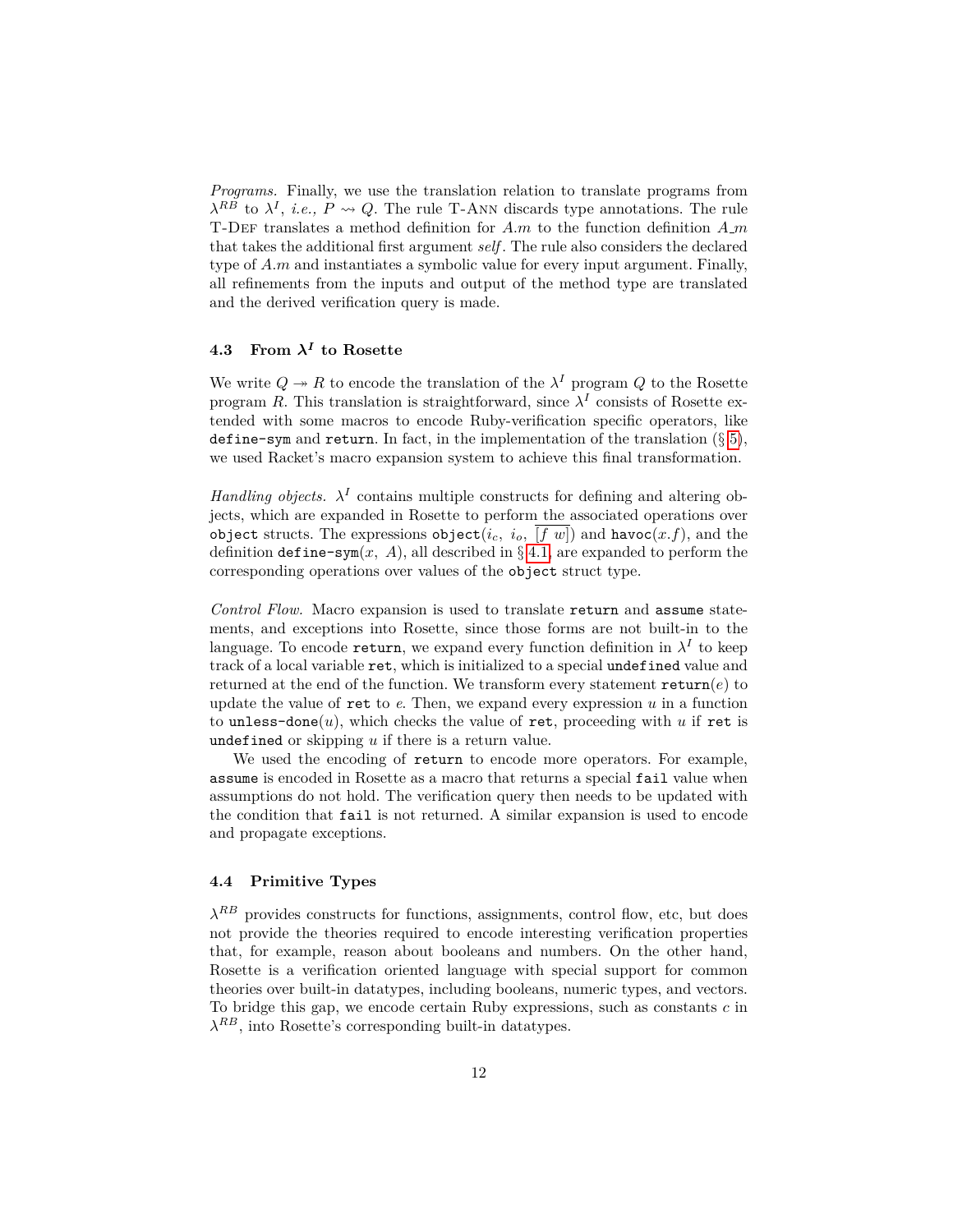*Equality and Booleans.* To precisely reason about equality, we encode Ruby's == method over arbitrary objects using the object class' *==* method if one is defined. If the class inherits this method from Ruby's top class, *BasicObject*, then we encode  $==$  using Rosette's equality operator equal? to check equality of object IDs. We encode Ruby's booleans and operations over them as Rosette's respective booleans and their operators.

*Integers and Floats.* By default, we encode Ruby's infinite-precision Integer and Float objects as Rosette's built-in infinite-precision integer and real datatypes, respectively. The infinite-precision encoding is efficient and precise, but it may result in undecidable queries involving non-linear arithmetic or loops. To perform (bounded) verification in such cases, we provide, via a configuration flag, the option of encoding Ruby's integers as Rosette's built-in finite sized bitvectors.

*Arrays.* Finally, we provide a special encoding for Ruby's arrays, which are commonly used both for storing arbitrarily large random-access data and to represent mixed-type tuples, stacks, queues, etc. We encode Ruby's arrays as a Rosette struct composed of a fixed-size vector and an integer representing the current size of the Ruby array. Because we used fixed-size vectors, we can only perform bounded verification over arrays. On the other hand, we avoid the need for loop invariants for iterators and reasoning over array operations can be more efficient.

### <span id="page-12-0"></span>**4.5 Verification of** *λ RB*

We define a verification algorithm  $RTR^{\lambda}$  that, given a  $\lambda^{RB}$  program P, checks if all the definitions satisfy their specifications. The pseudo-code for this algorithm is shown below:

 $\operatorname{\sf def} \, \mathsf{RTR}^{\lambda}(P)$  $(F, U, M) :=$  guess $(P)$ **for**  $(f \in \mathcal{F})$ : add field  $f$  to **object struct for**  $(u \in \mathcal{U})$ : define uninterpreted function  $u$  $P \rightsquigarrow Q \rightarrow R$ **return if** (valid(R)) **then** SAFE **else** UNSAFE **end**

First, we guess the proper translation environments. In practice (as discussed in  $\S$  [4.2\)](#page-8-0), we use the translation of  $P$  to generate the minimum environments for which translation of *P* succeeds. We define an object struct in Rosette containing one field for each member of  $F$ , and we define an uninterpreted function for each method in U. Next, we translate P to a  $\lambda^I$  program Q via  $P \rightsquigarrow Q$  $(\S 4.2)$  $(\S 4.2)$  and *Q* to a the Rosette program *R*, via  $Q \rightarrow R$  ( $\S 4.3$ ). Finally, we run the Rosette program *R*. The initial program *P* is *safe*, *i.e.,* no refinement type specifications are violated, if and only if the Rosette program *R* is *valid*, *i.e.,* all the verify queries are valid.

We conclude this section with a discussion of the  $\text{RTR}^{\lambda}$  verifier.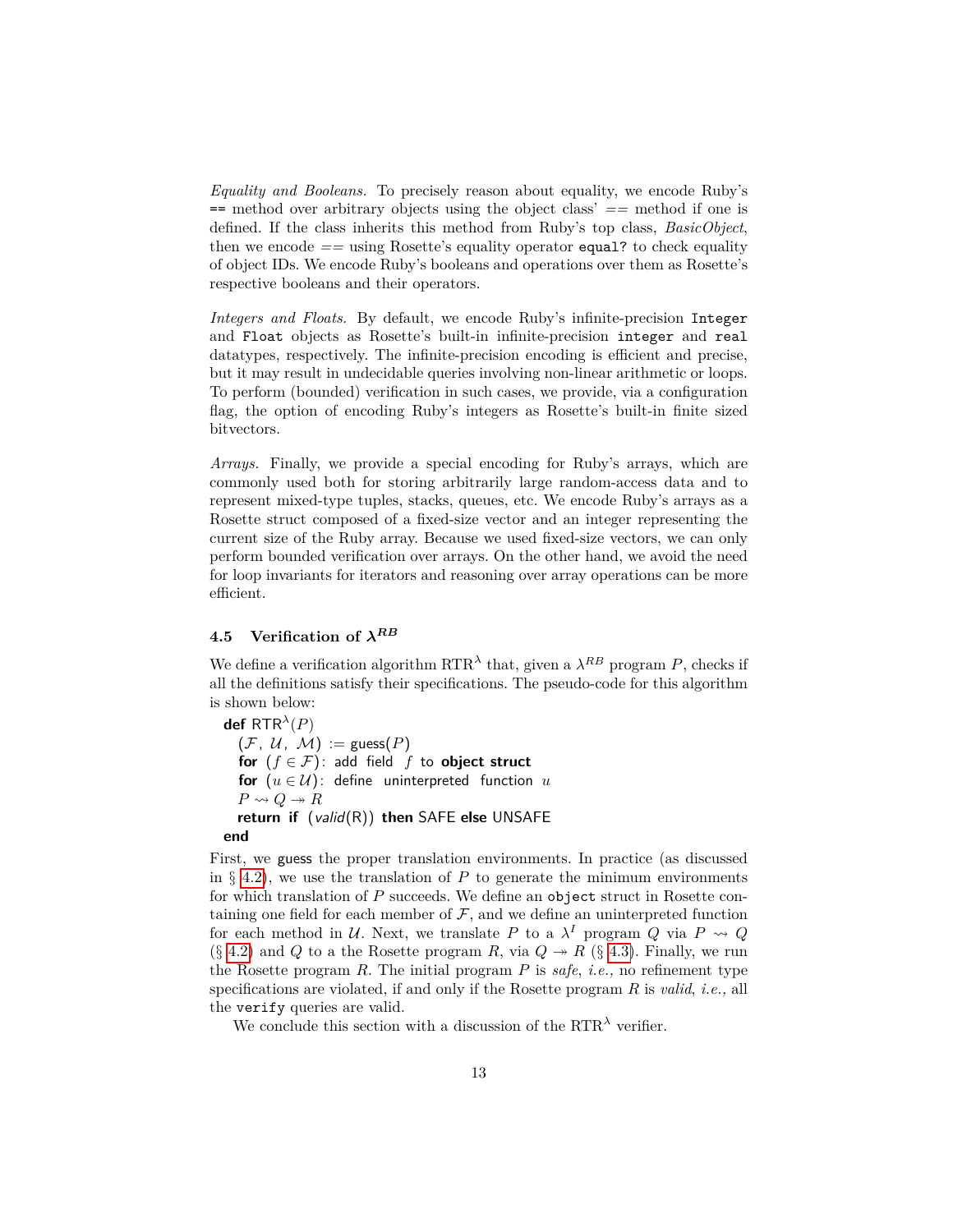$RTR^{\lambda}$  *is Partial.* There exist expressions of  $\lambda^{RB}$  that fail to translate into a  $\lambda^I$  expression. The translation requires at each method call  $e_F.m(\overline{e})$  that the receiver has a class type *A*. There are two cases where this requirement fails: (1) *e<sup>F</sup>* has a union type or (2) type checking fails and so *e<sup>F</sup>* has no type. In our implementation  $(\S 5)$  $(\S 5)$ , we extend the translation to handle the first two cases. Handling for  $(1)$  is outlined in § [2.4.](#page-3-0) Case  $(2)$  can be caused by either a type error in the program or a lack of typing information for the type checker. Translation cannot proceed in either case.

 $RTR^{\lambda}$  *may Diverge.* The translation to Rosette always terminates. All translation rules are inductively defined: they only recurse on syntactically smaller expressions or programs. Also, since the input program is finite, the minimum global environments required for translation are also finite. Finally, all the helper functions (including the type checking  $typeOf(\cdot)$ ) do terminate.

Yet, verification may diverge, as the execution of the Rosette program may diverge. Specifications can encode arbitrary expressions, thus it is possible to encode undecidable verification queries. Consider, for instance, the following contrived Rosette program in which we attempt to verify an assertion over a recursive method:

(**define** ( rec x) ( rec x)) (**define**−**symbolic** b boolean?) ( **verify** ( rec b))

Rosette attempts to symbolically evaluate this program, and thus diverges.

 $RTR<sup>λ</sup>$  *is Incomplete.* Verification is incomplete and its precision relies on the precision of the specifications. For instance, if a pure method *A.m* is marked as impure, the verifier will not prove the congruence axiom.

 $RTR<sup>λ</sup>$  *is Sound.* If the verifier decides that the input program is safe, then all definitions satisfy their specifications, assuming that (1) all the refinements are pure boolean expressions and (2) all the labels are sound (i.e., methods match the specifications implied by the labels). The assumption (1) is required since verification under diverging (let alone effectful) specifications is difficult [\[41\]](#page-21-7). The assumption (2) is required since our translation encodes pure methods as uninterpreted functions, while for the impure methods it havocs only the unprotected arguments.

### <span id="page-13-0"></span>**5 Evaluation**

We implemented the Ruby refinement type checker  $RTR<sup>3</sup>$  $RTR<sup>3</sup>$  $RTR<sup>3</sup>$  by extending RDL [\[30\]](#page-21-5) with refinement types. Table [1](#page-15-0) summarizes the evaluation of RTR.

<span id="page-13-1"></span><sup>3</sup> Code available at: <https://github.com/mckaz/vmcai-rdl>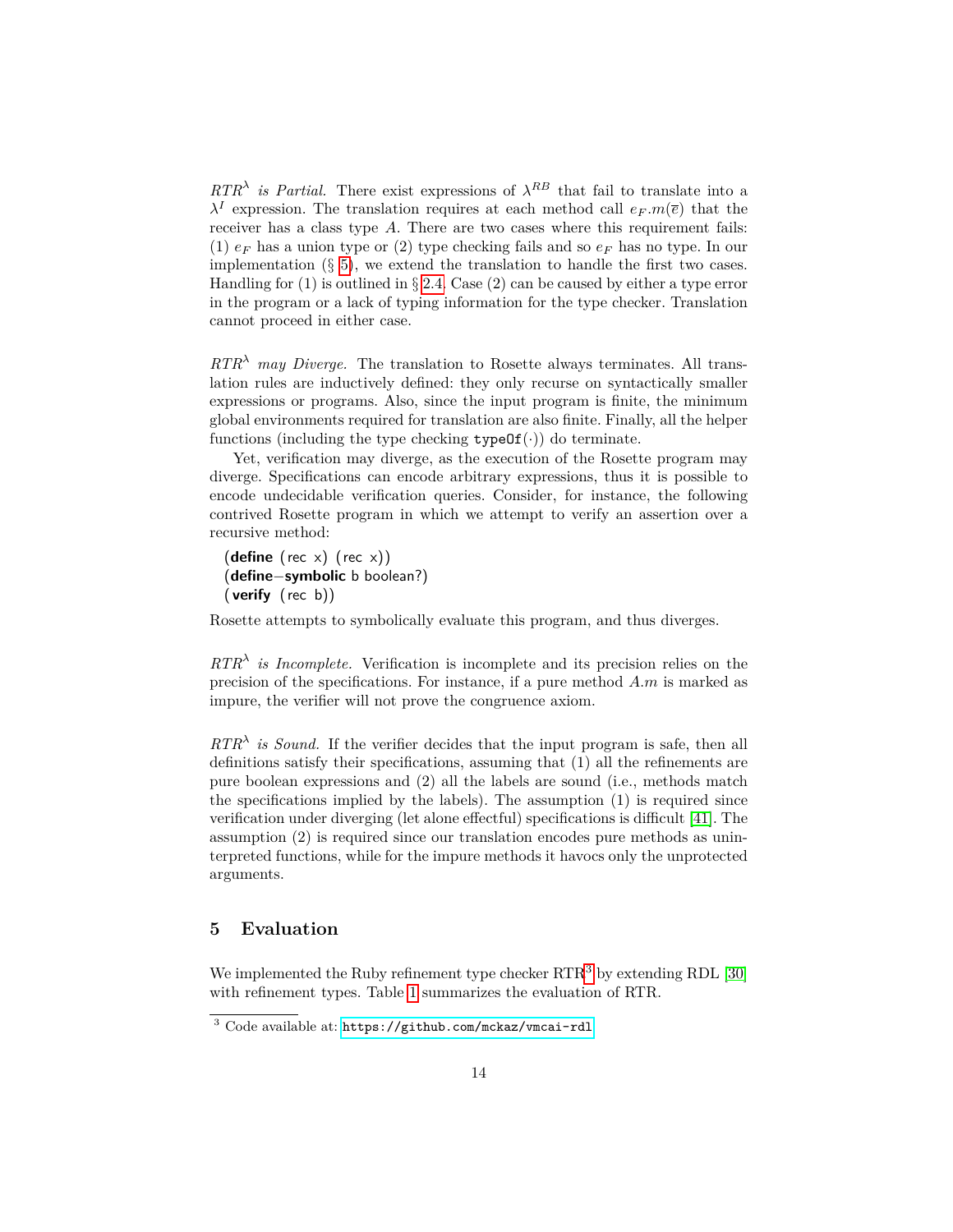*Benchmarks.* We evaluate RTR on six popular Ruby libraries:

- **–** Money [\[6\]](#page-20-9) performs currency conversions over monetary quantities and relies on mixin methods,
- **–** BusinessTime [\[3\]](#page-20-10) performs time calculations in business hours and days,
- **–** Unitwise [\[7\]](#page-20-11) performs various unit conversions,
- **–** Geokit [\[4\]](#page-20-12) performs calculations over locations on Earth,
- **–** Boxroom [\[2\]](#page-20-13) is a Rails app for sharing files in a web browser and uses metaprogramming, and
- **–** Matrix [\[5\]](#page-20-14) is a Ruby standard library for matrix operations.

For verification, we forked the original Ruby libraries and provided manually written method specifications in the form of refinement types. The forked repositories are publicly available [\[8\]](#page-20-15). Experiments were conducted on a machine with a 3 GHz Intel Core i7 processor and 16 GB of memory.

We chose these libraries because they combine Ruby-specific features challenging for verification, like metaprogramming and mixins, with arithmeticheavy operations. In all libraries we verify both (1) *functional correctness of arithmetic operations* (*e.g.,* no division-by-zero, the absolute value of a number should not be negative) and (2) *data-specific arithmetic invariants* (*e.g.,* integers representing months should always be in the range from 1 to 12 and a data value added to an aggregate should always fall between maintained @min and @max fields). In the Matrix library, we verify a matrix multiplication method, checking that multiplying a matrix with *r* rows by a matrix with *c* columns yields a matrix of size  $r \times c$ . Note this method makes extensive use of array operations, since matrices are implemented as an array of arrays.

*Quantitative Evaluation.* Table [1](#page-15-0) summarizes our evaluation quantitatively. For each application, we list every verified **Method**. In our experiment, we focused on methods with interesting arithmetic properties.

The **Ruby LoC** column gives the size of the verified Ruby program. This metric includes the lines of all methods and annotations that were used to verify the method in question. For each verified method, RTR generates a separate Rosette program. We give the sizes of these resulting programs in the **Rosette LoC** column. Unsurprisingly, the LoC of the Rosette program increases with the size of the source Ruby program.

We present the median (**Time(s)**) and semi-interquartile range (**SIQR**) of the **Verification Time** required to verify all methods for an application over 11 runs. For each verified method, the **SIQR** was at most 2% of the verification time, indicating relatively little variance in the verification time. Overall, verification was fast, as might be expected for relatively small methods. The one exception was matrix multiplication. In this case, the slowdown was due to the extensive use of array operations mentioned above. We bounded array size (see § [4.4\)](#page-11-1) at 10 for the evaluations. For symbolic arrays, this means Rosette must reason about every possible size of an array up to 10. This burden is exacerbated by matrix multiplication's use of two symbolic two-dimensional arrays.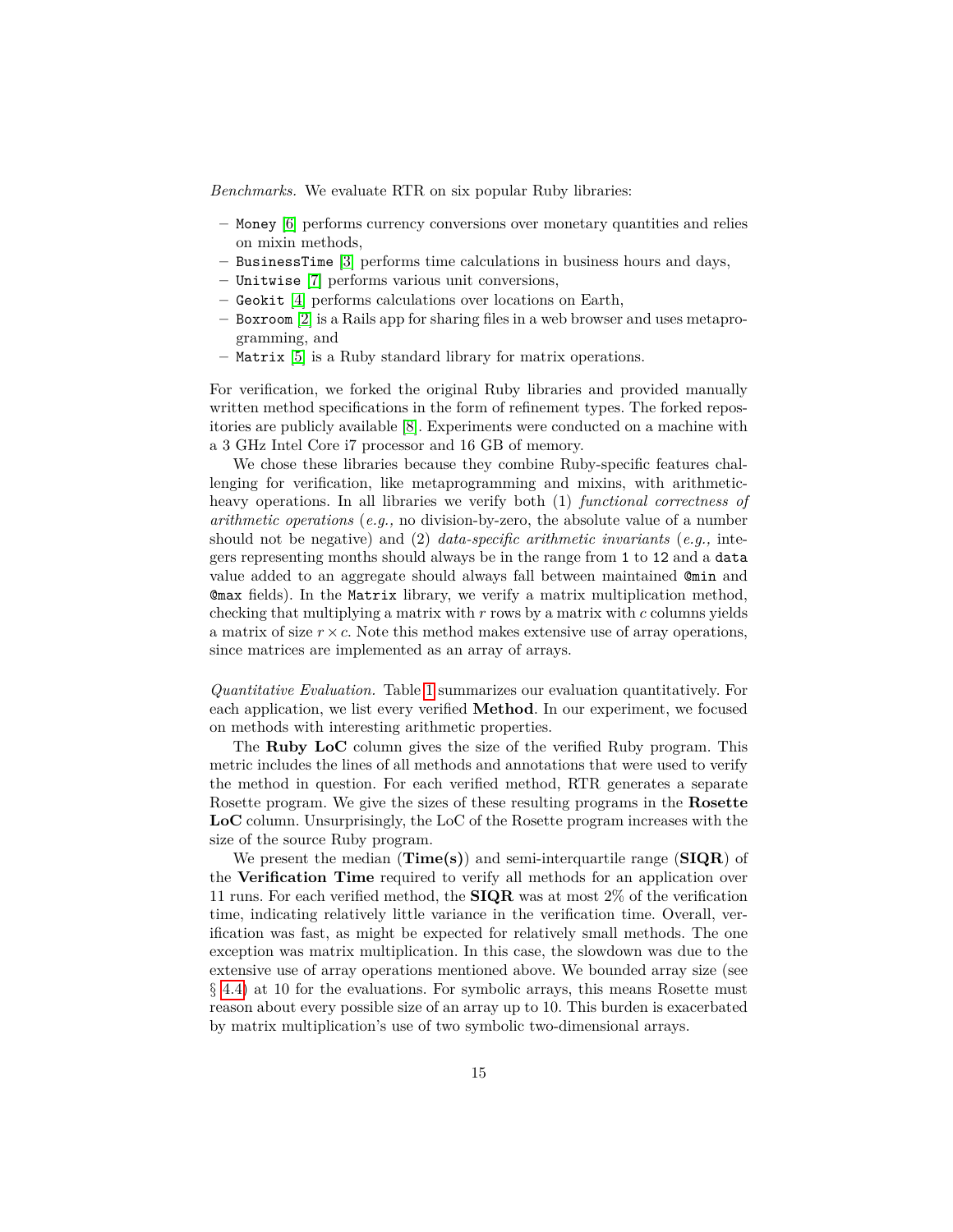<span id="page-15-0"></span>**Table 1. Method** gives the class and name of the method verified. **Ru-LoC** and **Ro-LoC** give number of LoC for a Ruby method and the translated Rosette program. **Spec** is the number of method and variable type annotations we had to write. **Verification Time** is the median and semi-interquartile range of the time in seconds over 11 runs. **App Total** rows list the totals for an app, without double counting the same specs.

|                                            |                 |                 |                           | Method Ru-LoC Ro-LoC Spec Verification Time |                   |
|--------------------------------------------|-----------------|-----------------|---------------------------|---------------------------------------------|-------------------|
|                                            |                 |                 |                           | $\overline{\text{Time(s)}}$                 | <b>SIQR</b>       |
| Money                                      |                 |                 |                           |                                             |                   |
| Money::Arithmetic#-@                       | 7               | 29              | $\overline{4}$            | 5.69                                        | 0.14              |
| Money::Arithmetic#eql?                     | 11              | 40              | $\overline{3}$            | 5.74                                        | 0.03              |
| Money::Arithmetic#positive?                | 5               | $\overline{24}$ | $\overline{\overline{3}}$ | 5.40                                        | 0.01              |
| Money::Arithmetic#negative?                | $\overline{5}$  | 24              | $\overline{2}$            | 5.42                                        | 0.01              |
| Money::Arithmetic#abs                      | $\overline{5}$  | 30              | $\overline{4}$            | 5.49                                        | 0.01              |
| Money::Arithmetic#zero?                    | $\overline{5}$  | $\overline{26}$ | $\overline{2}$            | 5.38                                        | 0.02              |
| Money::Arithmetic#nonzero?                 | $\overline{5}$  | 24              | $\overline{2}$            | 5.43                                        | 0.03              |
| <b>App Total</b>                           | 43              | 197             | 10                        | 38.56                                       | 0.25              |
| BusinessTime                               |                 |                 |                           |                                             |                   |
| ParsedTime#-                               | 10              | 58              | 8                         | 6.28                                        | 0.02              |
| BusinessHours#initialize                   | $\overline{5}$  | 26              | $\overline{2}$            | 5.36                                        | 0.04              |
| BusinessHours#non_negative_hours?          | $\overline{5}$  | 26              | $\overline{2}$            | 5.4                                         | $\overline{0.01}$ |
| Date#week                                  | $\overline{7}$  | 32              | $\overline{2}$            | 5.53                                        | 0.01              |
| $Date\# quarter$                           | $\overline{5}$  | $\overline{28}$ | $\overline{2}$            | 5.47                                        | 0.00              |
| Date#fiscal_month_offset                   | $\overline{5}$  | 25              | $\overline{2}$            | 5.41                                        | 0.02              |
| $\overline{\text{Date#fical\_year\_week}}$ | $\overline{7}$  | 33              | $\overline{2}$            | 5.53                                        | 0.03              |
| Date#fiscal_year_month                     | $\overline{12}$ | $\overline{35}$ | $\overline{3}$            | 5.65                                        | 0.02              |
| Date#fiscal_year_quarter                   | 9               | 42              | $\overline{2}$            | 5.72                                        | 0.03              |
| Date#fiscal.year                           | 11              | 32              | $\overline{4}$            | 5.81                                        | 0.03              |
| App Total                                  | 76              | 337             | 24                        | 56.15                                       | 0.20              |
| Unitwise                                   |                 |                 |                           |                                             |                   |
| Unitwise::Functional.to_cel                | 4               | 25              | $\overline{2}$            | 5.42                                        | 0.03              |
| Unitwise::Functional.from_cel              | $\overline{4}$  | $\overline{25}$ | $\overline{2}$            | 5.44                                        | 0.03              |
| Unitwise::Functional.to_degf               | $\overline{4}$  | 22              | $\mathbf{1}$              | 5.41                                        | 0.01              |
| Unitwise::Functional.from_degf             | 4               | 27              | $\overline{2}$            | 5.44                                        | 0.02              |
| Unitwise::Functional.to_degre              | $\overline{4}$  | 27              | $\overline{2}$            | 5.44                                        | 0.01              |
| Unitwise::Functional.from_degre            | $\overline{4}$  | 27              | $\overline{2}$            | 5.42                                        | 0.01              |
| App Total                                  | 24              | 153             | 6                         | 32.55                                       | 0.11              |
| Geokit                                     |                 |                 |                           |                                             |                   |
| Geokit::Bounds#center                      | 7               | 31              | 4                         | 5.4                                         | 0.02              |
| Geokit::Bounds#crosses_meridian?           | $\overline{7}$  | $\overline{35}$ | 6                         | 5.59                                        | 0.12              |
| $Geokit::Bounds#==$                        | $\overline{9}$  | 60              | $\overline{5}$            | 5.97                                        | 0.13              |
| Geokit::GeoLoc#province                    | $\overline{5}$  | 26              | $\overline{2}$            | 5.52                                        | 0.11              |
| Geokit::GeoLoc#success?                    | $\overline{5}$  | $\overline{26}$ | $\overline{2}$            | 5.51                                        | 0.05              |
| Geokit::Polygon#contains?                  | 26              | 68              | 10                        | 10.8                                        | 0.07              |
| App Total                                  | 59              | 246             | 21                        | 38.80                                       | 0.50              |
| Boxroom                                    |                 |                 |                           |                                             |                   |
| UserFile#move                              | 12              | 34              | $\overline{3}$            | 5.57                                        | 0.05              |
| Matrix                                     |                 |                 |                           |                                             |                   |
| Matrix.*                                   | 57              | 94              | 9                         | 334.35                                      | 3.99              |
| Total                                      | 271             | 1061            | 73                        | 505.98                                      | 5.10              |
|                                            |                 |                 |                           |                                             |                   |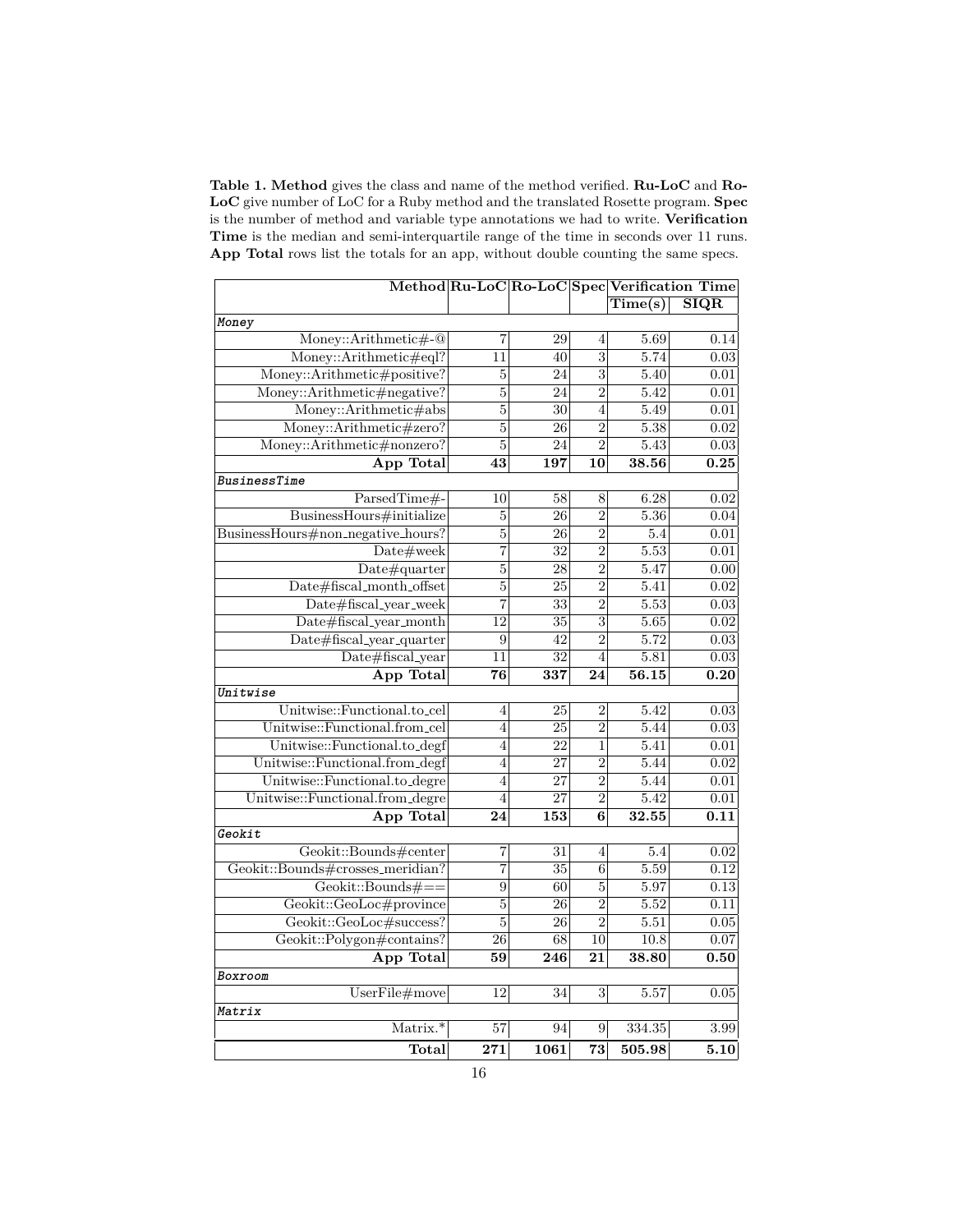Finally, Table [1](#page-15-0) lists the number of type **specifications** required to verify each method. These are comprised of method type annotations, including the refinement type annotations for the verified methods themselves, and variable type annotations for instance variables. Note that we do not quantify the number of type annotations used for Ruby's core and standard libraries, since these are included in RDL.

We observe that there is significant variation in the number of annotations required for each application. For example, Unitwise required 6 annotations to verify 6 methods, while Geokit required 21 annotations for 6 methods. The differences are due to code variations: To verify a method, the programmer needs to give a refinement type for the method plus a type for each instance variable used by the method and for each (non-standard/core library) method called by the method.

*Case Study.* Next we illustrate the RTR verification process by presenting the exact steps required to specify and check the properties of a method from an existing Ruby library. For this example, we chose to verify the  $<<$  method of the Aggregate library [\[1\]](#page-20-16), a Ruby library for aggregating and performing statistical computations over some numeric data. The method  $<<$  takes one input, data, and adds it to the aggregate by updating (1) the minimum @min and maximum @max of the aggregate, (2) the count @count, sum @sum, and sum of squares @sum2 of the aggregate, and finally (3) the correct bucket in @buckets.

```
\text{def} < << (data)
  if 0 == @count
    Qmin = data; Qmax = dataelse
    @max = data if data > @max ; @min = data if data < @min
  end
  \mathbb{Q}count += 1; \mathbb{Q}sum += data; \mathbb{Q}sum2 += (data * data)
  \mathbb{Q}buckets[to_index(data)] += 1 unless outlier ?(data)
end
```
We specify functional correctness of the method  $\lt\lt$  by providing a refinement type specification that declares that after the method is executed, the input data will fall between @min and @max.

**type** :<<, '(**Integer** data) → **Integer** { @min≤data≤@max }', **verify**: :bind

Here, the symbol :bind is an arbitrary label. To verify the specification, we load the library and call the verifier with this label:

#### **rdl do verify** :bind

RTR proceeds with verification in three steps:

- **–** first use RDL to type check the basic types of the method,
- **–** then translate the method to Rosette (using the translation of § [4\)](#page-6-0), and
- **–** finally run the Rosette program to check the validity of the specification.

Initially, verification fails in the first step with the error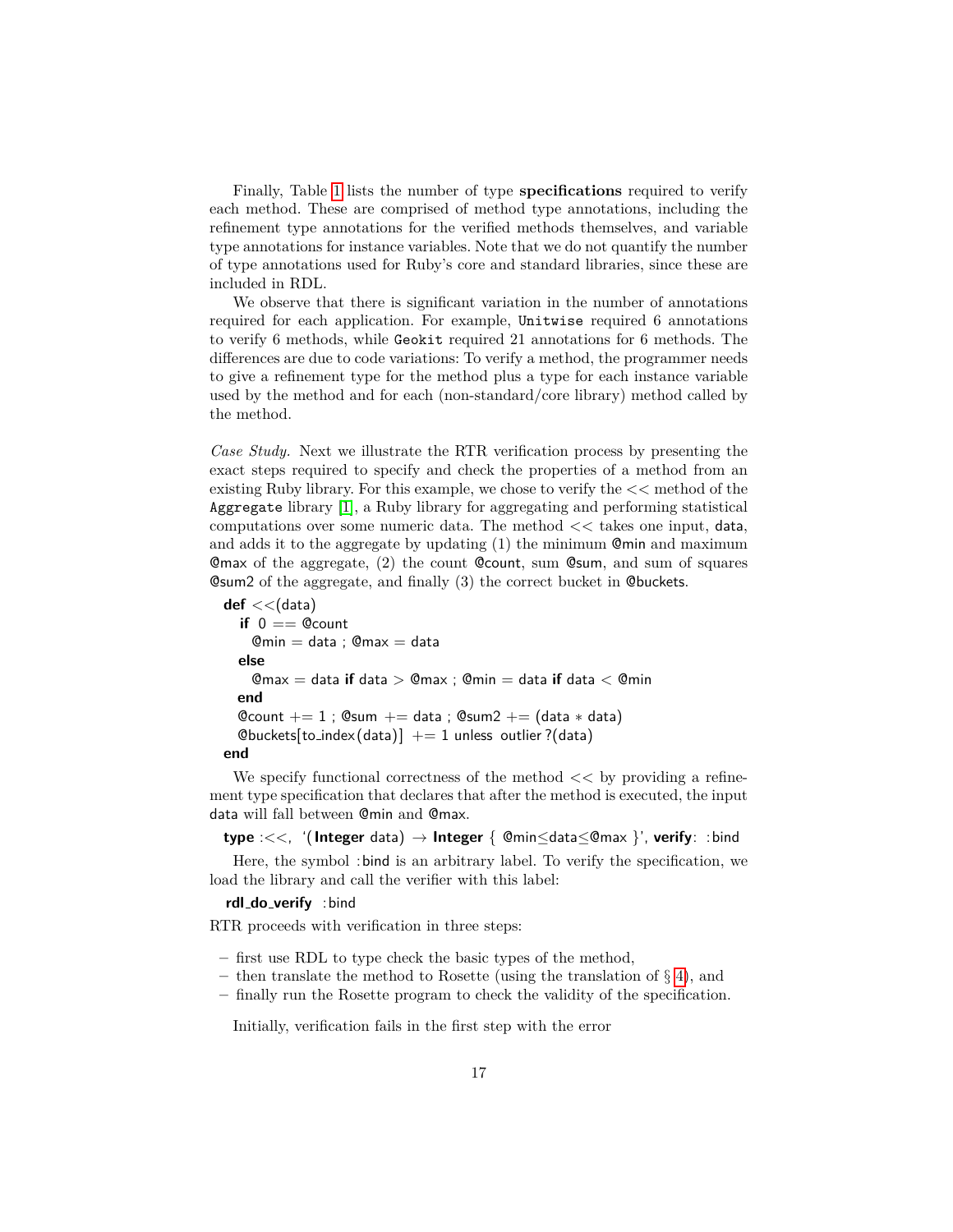error : no type for instance variable '@count'

To fix this error, the user needs to provide the correct types for the instance variables using the following type annotations.

**var type** :@count, '**Integer**' **var type** :@min, :@max, :@sum, :@sum2, '**Float**' **var type** :@buckets, '**Array**<**Integer**>'

The << method also calls two methods that are not from Ruby's standard and core libraries: to index, which takes a numeric input and determines the index of the bucket the input falls in, and outlier ?, which determines if the given data is an outlier based on provided specifications from the programmer. These methods are challenging to verify. For example, the to index method makes use of nonlinear arithmetic in the form of logarithms, and it includes a loop. Yet, neither of the calls to index or outlier ? should affect verification of the specification of  $\leq$ . So, it suffices to provide type annotations with a pure label, indicating we want to use uninterpreted functions to represent them:

```
type : outlier ?, '(Float i) \rightarrow Bool b', : pure
type : to_index, \prime (Float i) \rightarrow Integer out', : pure
```
Given these annotations, the verifier has enough information to prove the postcondition on  $<<$ , and it will return the following message to the user:

```
Aggregate instance method << is safe.
```
When verification fails, an unsafe message is provided, combined with a counterexample consisting of bindings to symbolic values that causes the postcondition to fail. For instance, if the programmer *incorrectly* specified that data is less than the @min, *i.e.,*

**type** :<<, '(**Integer** data) → **Integer** { data *<* @min }'

Then RTR would return the following message:

Aggregate instance method  $<<$  is unsafe. Counterexample: (model [ real data 0][ real @min 0] . . . )

This gives a binding to symbolic values in the translated Rosette program which would cause the specification to fail. We only show the bindings relevant to the specification here: when real\_data and real\_@min, the symbolic values corresponding to data and @min respectively, are both 0, the specification fails.

### **6 Related Work**

*Verification for Ruby on Rails.* Several prior systems can verify properties of Rails apps. *Space* [\[26\]](#page-21-10) detects security bugs in Rails apps by using symbolic execution to generate a model of data exposures in the app and reporting a bug if the model does not match common access control patterns. Bocić and Bultan proposes *symbolic model extraction* [\[14\]](#page-20-17), which extracts models from Rails apps at runtime, to handle metaprogramming. The generated models are then used to verify data integrity and access control properties. *Rubicon* [\[25\]](#page-20-18) allows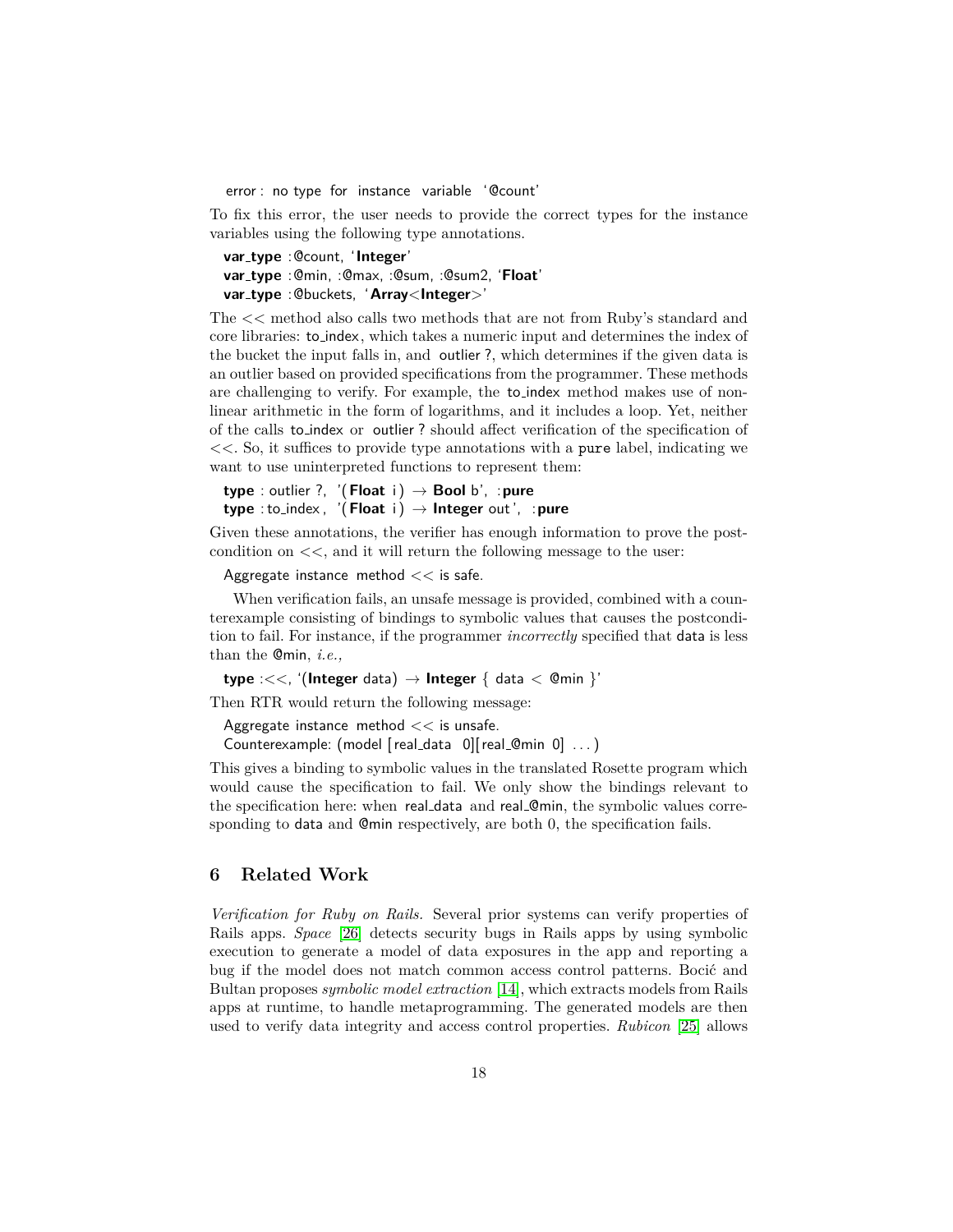programmers to write specifications using a domain-specific language that looks similar to Rails tests, but with the ability to quantify over objects, and then checks such specifications with bounded verification. *Rubyx* [\[15\]](#page-20-19) likewise allows programmers to write their own specifications over Rails apps and uses symbolic execution to verify these specifications.

In contrast to RTR, all of these tools are specific to Rails and do not apply to general Ruby programs, and the first two systems do not allow programmers to specify their own properties to be verified.

*Rosette.* Rosette has been used to help establish the security and reliability of several real-world software systems. Pernsteiner et al. [\[27\]](#page-21-11) use Rosette to build a verifier to study the safety of the software on a radiotherapy machine. *Bagpipe* [\[42\]](#page-21-12) builds a verifier using Rosette to analyze the routing protocols used by Internet Service Providers (ISPs). These results show that Rosette can be applied in a variety of domains.

*Types For Dynamic Languages.* There have been a number of efforts to bring type systems to dynamic languages including Python [\[10,](#page-20-20) [12\]](#page-20-21), Racket [\[36,](#page-21-13) [37\]](#page-21-14), and JavaScript [\[11,](#page-20-22) [23,](#page-20-23) [35\]](#page-21-15), among others. However, these systems do not support refinement types.

Some systems have been developed to introduce refinement types to scripting and dynamic languages. *Refined TypeScript* (RSC) [\[40\]](#page-21-4) introduces refinement types to TypeScript [\[13,](#page-20-24) [29\]](#page-21-16), a superset of JavaScript that includes optional static typing. RSC uses the framework of Liquid Types [\[31\]](#page-21-17) to achieve refinement inference. Refinement types have been introduced [\[21\]](#page-20-2) to Typed Racket as well. As far as we are aware, these systems do not support mixins or metaprogramming.

*General Purpose Verification* Dafny [\[22\]](#page-20-8) is an object-oriented language with built-in constructs for high-level specification and verification. While it does not explicitly include refinement types, the ability to specify a method's type and pre- and postconditions effectively achieves the same level of expressiveness. Dafny also performs modular verification by using a method's pre- and postconditions and labels indicating its purity or arguments mutated, an approach RTR largely emulates. However, unlike Dafny, RTR leaves this modular treatment of methods as an option for the programmer. Furthermore, unlike RTR, Dafny does not include features such as mixins and metaprogramming.

### **7 Conclusion and Future Work**

We formalized and implemented RTR, a refinement type checker for Ruby programs using assume-guarantee reasoning and the just-in-time checking technique of RDL. Verification at runtime naturally adjusts standard refinement types to handle Ruby's dynamic features, such as metaprogramming and mixins. To evaluate our technique, we used RTR to verify numeric properties on six commonly used Ruby and Ruby on Rails applications, by adding refinement type specifications to the existing method definitions. We found that verifying these methods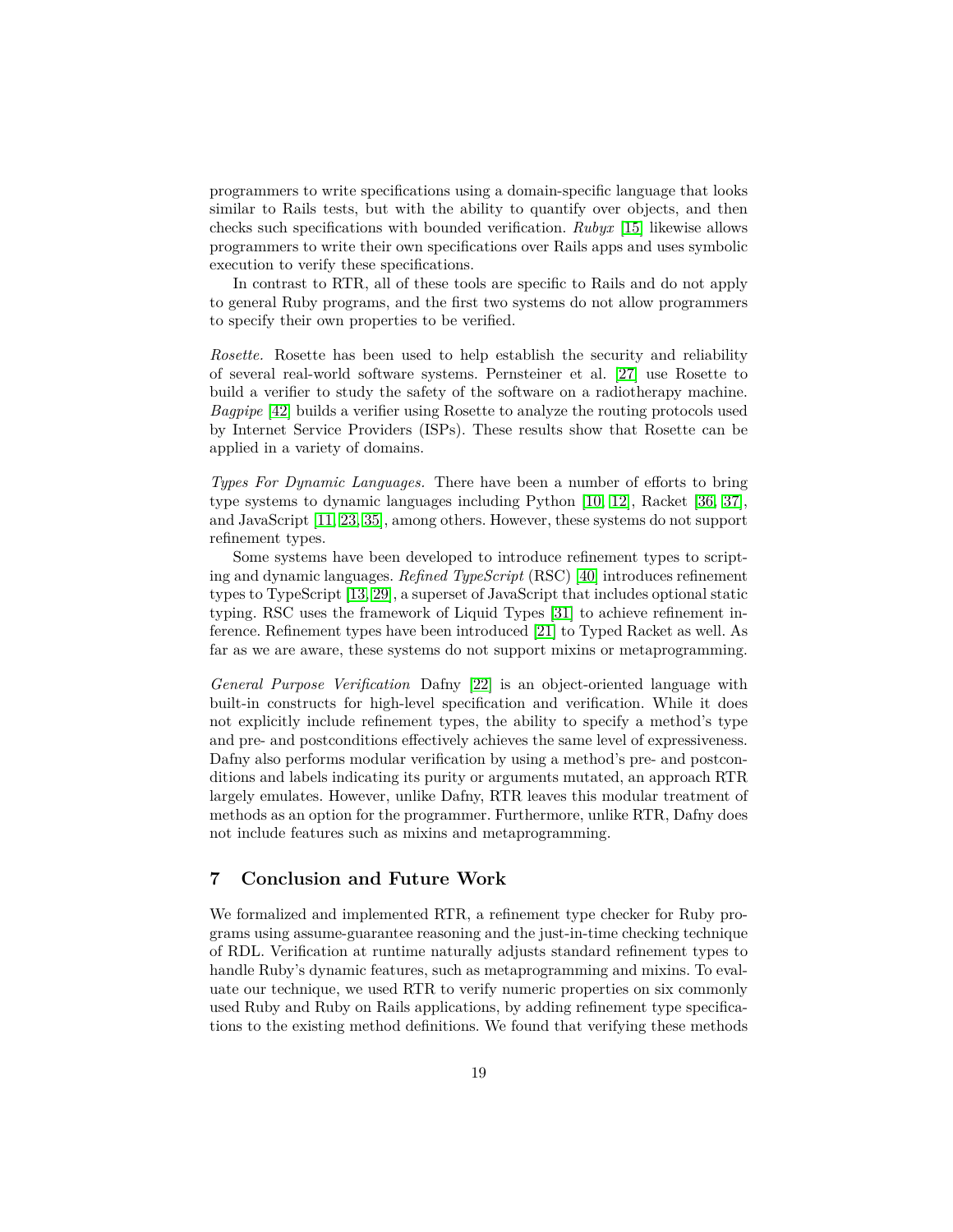took a reasonable runtime and annotation burden, and thus we believe RTR is a promising first step towards bringing verification to Ruby.

Our work opens new directions for further Ruby verification. We plan to explore verification of purity and immutability labels, which are currently trusted by RTR. We also plan to develop refinement type inference by adapting Hindley-Milner and liquid typing [\[31\]](#page-21-17) to the RDL setting, and by exploring whether Rosette's synthesis constructs could be used for refinement inference. We will also extend the expressiveness of RTR by adding support for loop invariants and dynamically defined instance variables, among other Ruby constructs. Finally, as Ruby is commonly used in the Ruby on Rails framework, we will extend RTR with modeling for web-specific constructs such as access control protocols and database operations to further support verification in the domain of web applications.

### **Acknowledgements**

We thank Thomas Gilray and the anonymous reviewers for their feedback on earlier versions of this paper. This work is supported in part by NSF CCF-1319666, CCF-1518844, CCF-1618756, CCF-1651225, CNS-1518765, and DGE-1322106.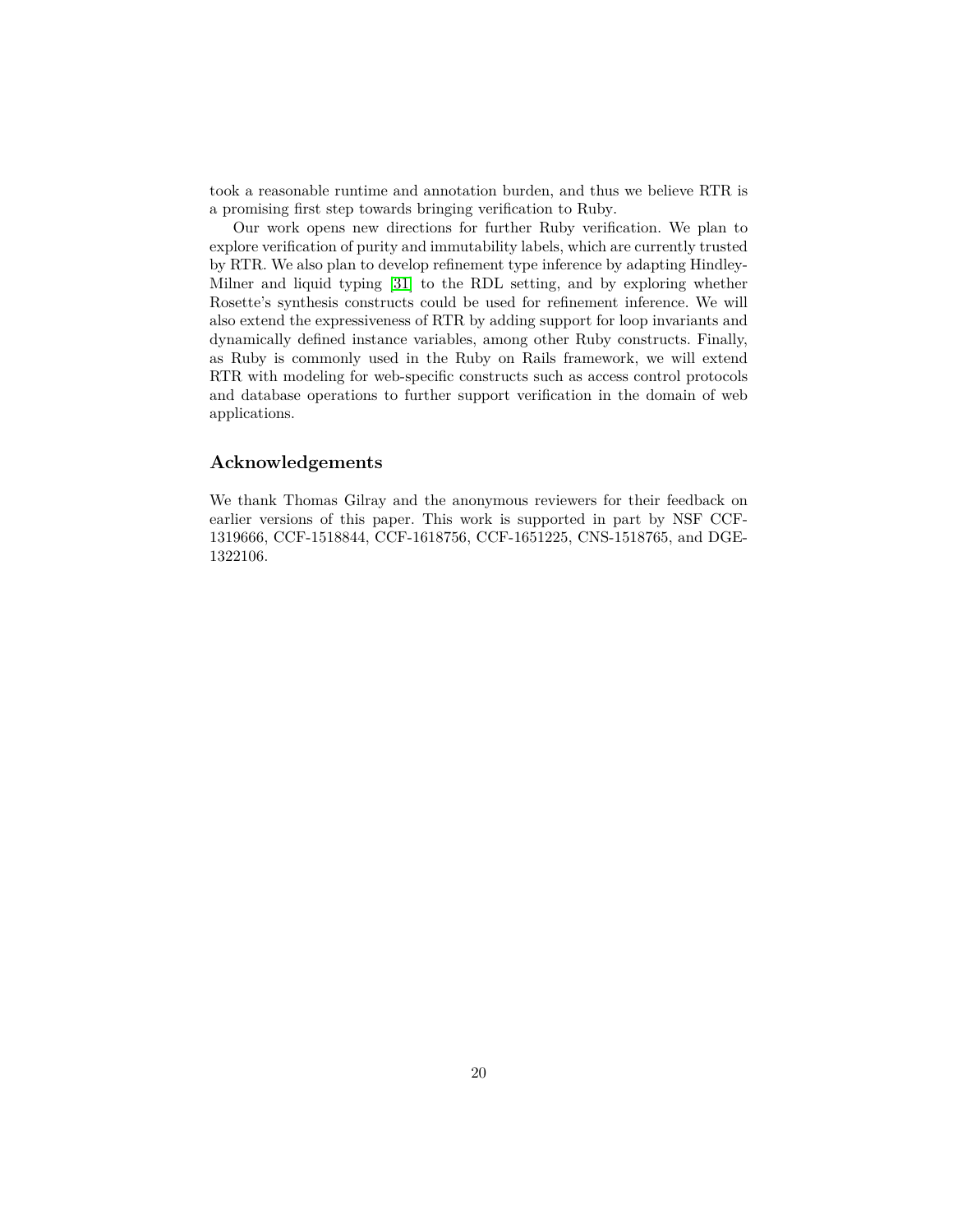# **Bibliography**

- <span id="page-20-16"></span>[1] Aggregate (2017), <https://github.com/josephruscio/aggregate>
- <span id="page-20-13"></span>[2] Boxroom (2017), <https://github.com/mischa78/boxroom>
- <span id="page-20-10"></span>[3] Businesstime (2017), [https://github.com/bokmann/business\\_time/](https://github.com/bokmann/business_time/)
- <span id="page-20-12"></span>[4] Geokit (2017), <https://github.com/geokit/geokit>
- <span id="page-20-14"></span>[5] Matrix (2017), <https://github.com/ruby/matrix>
- <span id="page-20-9"></span>[6] Money (2017), <https://github.com/RubyMoney/money>
- <span id="page-20-11"></span>[7] Unitwise (2017), <https://github.com/joshwlewis/unitwise/>
- <span id="page-20-15"></span>[8] Verified ruby apps (2017), [https://raw.githubusercontent.com/mckaz/](https://raw.githubusercontent.com/mckaz/milod.kazerounian.github.io/master/static/VMCAI18/source.md) [milod.kazerounian.github.io/master/static/VMCAI18/source.md](https://raw.githubusercontent.com/mckaz/milod.kazerounian.github.io/master/static/VMCAI18/source.md)
- <span id="page-20-0"></span>[9] Aguirre, A., Barthe, G., Gaboardi, M., Garg, D., Strub, P.Y.: A relational logic for higher-order programs (2017)
- <span id="page-20-20"></span>[10] Ancona, D., Ancona, M., Cuni, A., Matsakis, N.D.: Rpython: A step towards reconciling dynamically and statically typed oo languages. DLS (2007)
- <span id="page-20-22"></span>[11] Anderson, C., Giannini, P., Drossopoulou, S.: Towards type inference for javascript. ECOOP (2005)
- <span id="page-20-21"></span>[12] Aycock, J.: Aggressive type inference. International Python Conference (2000)
- <span id="page-20-24"></span>[13] Bierman, G., Abadi, M., Torgersen, M.: Understanding typescript. ECOOP (2014)
- <span id="page-20-17"></span>[14] Bocić, I., Bultan, T.: Symbolic model extraction for web application verification. ICSE (2017)
- <span id="page-20-19"></span>[15] Chaudhuri, A., Foster, J.S.: Symbolic security analysis of ruby-on-rails web applications. CCS (2010)
- <span id="page-20-7"></span>[16] Dean, J., Grove, D., Chambers, C.: Optimization of object-oriented programs using static class hierarchy analysis. ECOOP (1995)
- <span id="page-20-3"></span>[17] Foster, J., Ren, B., Strickland, S., Yu, A., Kazerounian, M.: RDL: Types, type checking, and contracts for Ruby (2017), [https://github.com/](https://github.com/plum-umd/rdl) [plum-umd/rdl](https://github.com/plum-umd/rdl)
- <span id="page-20-1"></span>[18] Freeman, T., Pfenning, F.: Refinement types for ML (1991)
- <span id="page-20-6"></span>[19] Jeon, J., Qiu, X., Foster, J.S., Solar-Lezama, A.: Jsketch: Sketching for java. ESEC/FSE 2015 (2015)
- <span id="page-20-4"></span>[20] Jones, C.: Specification and design of (parallel) programs. IFIP Congress (1983)
- <span id="page-20-2"></span>[21] Kent, A.M., Kempe, D., Tobin-Hochstadt, S.: Occurrence typing modulo theories. PLDI (2016)
- <span id="page-20-8"></span>[22] Leino, K.R.M.: Dafny: An automatic program verifier for functional correctness. LPAR (2010)
- <span id="page-20-23"></span>[23] Lerner, B.S., Politz, J.G., Guha, A., Krishnamurthi, S.: Tejas: Retrofitting type systems for javascript (2013)
- <span id="page-20-5"></span>[24] de Moura, L., Bjørner, N.: Z3: An Efficient SMT Solver. TACAS (2008)
- <span id="page-20-18"></span>[25] Near, J.P., Jackson, D.: Rubicon: Bounded verification of web applications. FSE '12 (2012)